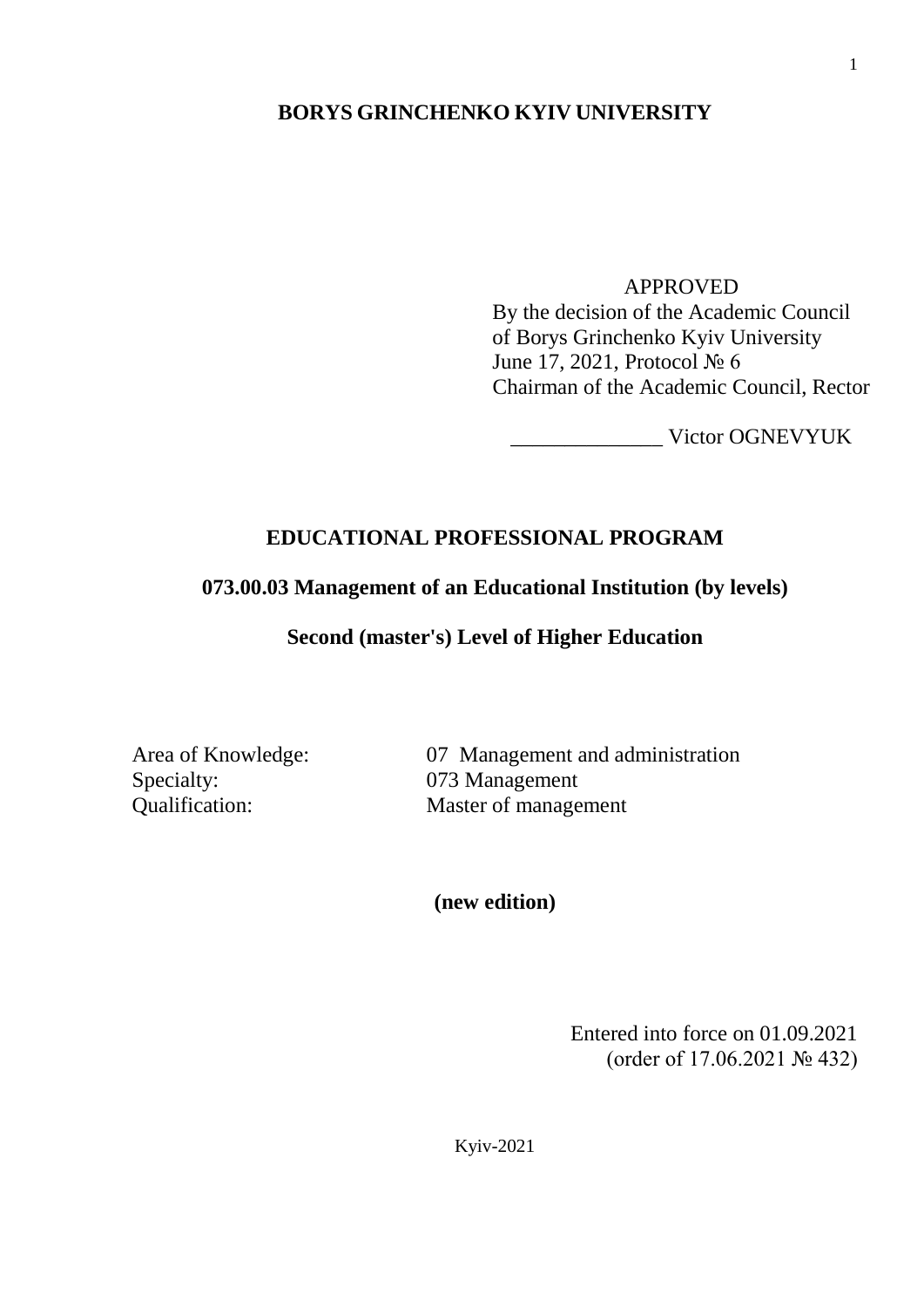### **LETTER OF AGREEMENT For new edition of the educational and professional program**

### **"Management of an educational institution (by levels)"**

Department of Management Protocol dated 06.04.2021 № 5 Head of the Department \_\_\_\_\_\_\_\_\_\_\_\_\_\_\_\_\_\_ (Lyudmila ILYICH) (signature)

Academic Council of the Faculty of Information Technology and Management Protocol dated 16.06.2021 № 7 Chairman of the Academic Council (Alla MYKHATSKA) (signature)

Scientific and methodical center of standardization and quality of education Head \_\_\_\_\_\_\_\_\_\_\_\_\_\_\_\_\_\_ (Olga LEONTIEVA) (signature)\_\_\_\_.\_\_\_\_ 2021

Vice-rector for scientific-methodical and educational work \_\_\_\_\_\_\_\_\_\_\_\_\_\_\_\_\_\_ (Alexey ZHILTSOV) (signature)\_\_\_\_.\_\_\_\_ 2021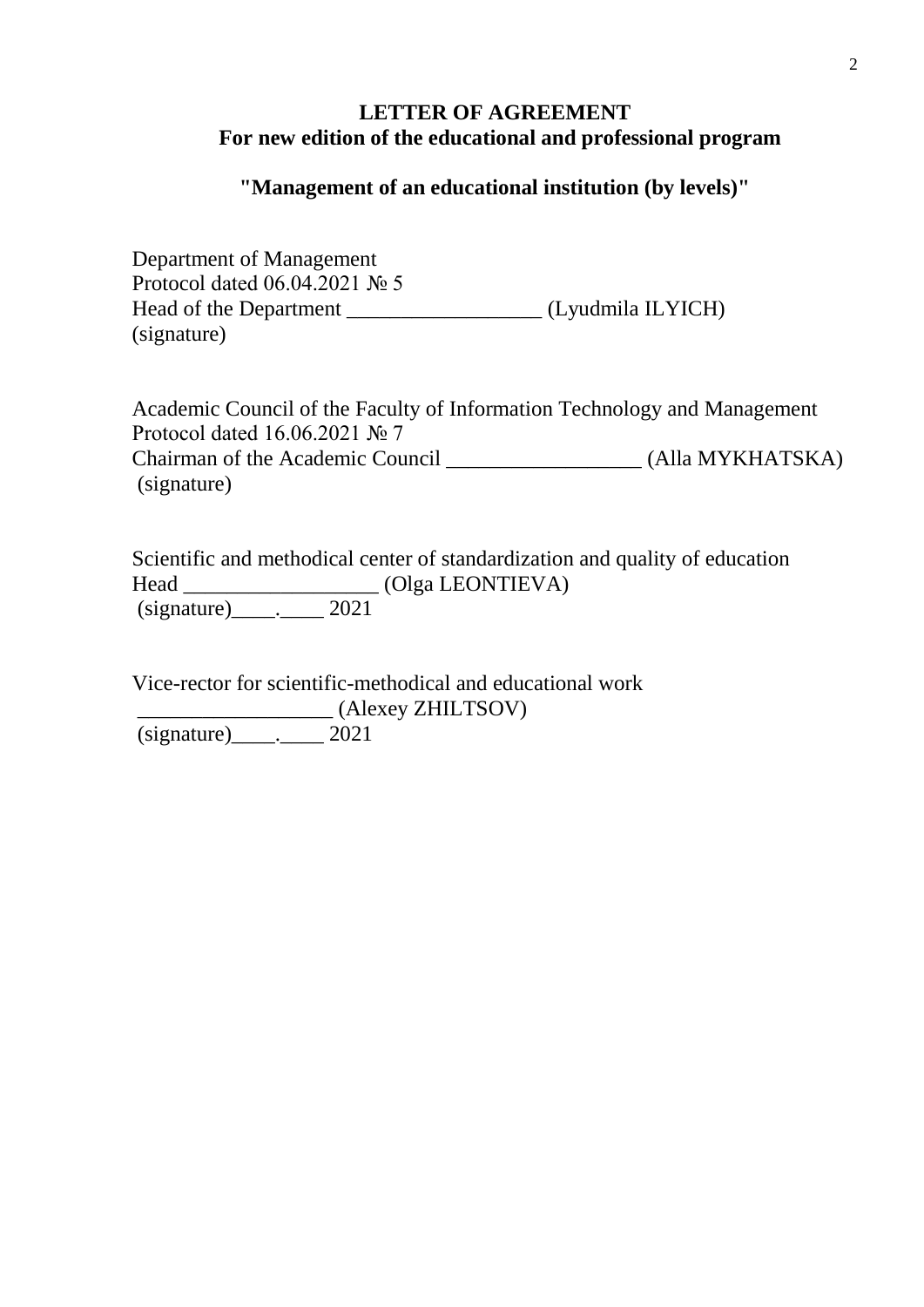#### **PREFACE**

The educational and professional program "Management of educational institutions (by levels)" is developed on the basis of the Laws of Ukraine "On Education", "On Higher Education" and the Standard of Higher Education of Ukraine in specialty 073 "Management" for the second (master's) level of higher education, put into effect by the Order of the Ministry of Education and Science of Ukraine of July 10, 2019 № 959.

## **DEVELOPED BY A WORKING GROUP IN THE COMPOSITION:**

Head of the working group

**Gladkova Valentyna Mykolayivna**, Doctor of Pedagogical Sciences, Professor, Professor of the Department of Management, Borys Grinchenko Kyiv University (guarantor of the educational program);

Members of the working group:

**Ilyich Lyudmyla Mykolayivna**, Doctor of Economics, Associate Professor, Professor of the Department of Management, Borys Grinchenko Kyiv University

**Mykhatska Alla Valeryanivna**, Candidate of Pedagogical Sciences, Associate Professor of the Department of Management, Borys Grinchenko Kyiv University

Panchenko Alla Hnativna, Candidate of Sciences in Public Administration, Associate Professor, Associate Professor of the Department of Management, Borys Grinchenko Kyiv University

**Akilina Olena Volodymyrivna,** Candidate of Economic Sciences, Associate Professor, Associate Professor of the Department of Management, Borys Grinchenko Kyiv University

**Fedunova Tetyana Mykolayivna,** Chairman of the Association of School Leaders of Kyiv-Dialog, Director of the Specialized School of I-III Grades № 85, Holosiivskyi District, Kyiv, a graduate of the Educational Institution Management Educational Program (2007)

**Oksana Illivna Proskura,** Director of the Kyiv Gymnasium of Oriental Languages № 1, Sviatoshynskyi District, Kyiv, a graduate of the Educational Institution Management Educational Program (2009)

**Petrova Olena Yuriyivna,** Head of the Department of Innovative Development and Monitoring of Education Quality of the Shevchenkivsky District Education Department in the City of Kyiv of the State Administration, a graduate of the Educational Institution Management Educational Program (2010)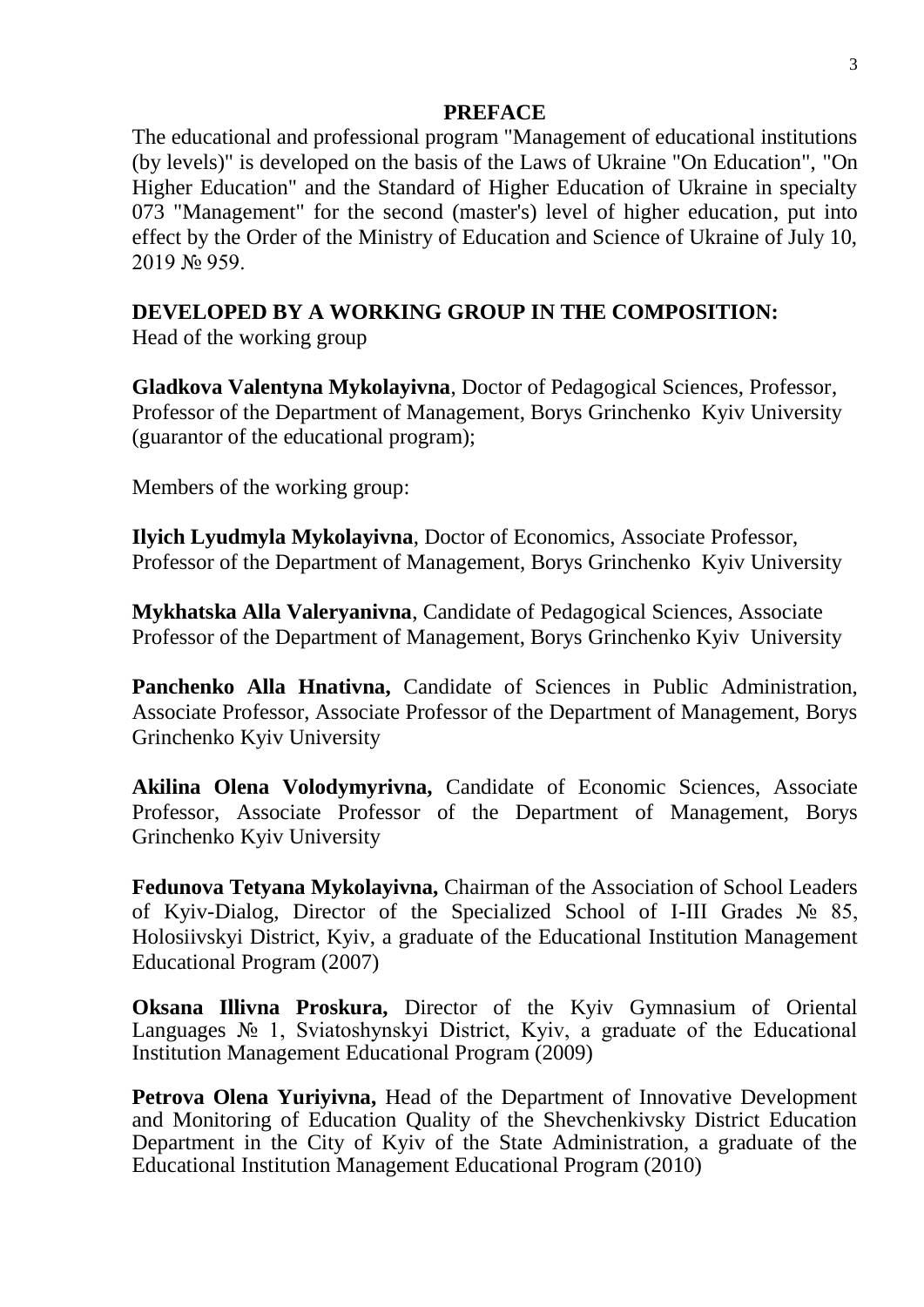**Uzhitsky Viktor Bronislavovych,** Head of the Department of Education of the Solomianska District State Administration in Kyiv, a graduate of the educational and professional program "Management of an educational institution" (2019 )

**Hrytsanchuk Gevorg Oleksandrovych,** lawyer of the State Educational Institution "Educational and Methodical Center for the Quality of Education", a graduate of the educational and professional program "Management of educational institutions"

(2020)

## **EXTERNAL REVIEWERS:**

**Galus Oleksandr Maryanovych,** Doctor of Pedagogical Sciences, Professor, Professor of the Department of Education Management, Vice-Rector for Research of Khmelnytsky Humanitarian and Pedagogical Academy

**Ryabova Zoya Viktorivna,** Doctor of Pedagogical Sciences, Professor, Head of the Department of Management, Education and Law of the State Institution of Higher Education "University of Education Management" of the National Academy of Pedagogical Sciences of Ukraine.

# **REVIEWS OF EMPLOYER REPRESENTATIVES:**

**Onats Olena Mykolayivna,** Candidate of Pedagogical Sciences, Senior Researcher, President of the Association of School Heads of Ukraine

**Kopyl-Filatova Tetyana Vasylivna,** Head of the Department of Education and Innovative Development of the Pechersk District State Administration in Kyiv

# **The educational and professional program was put into effect on September 1, 2017.**

Put into action:

| Updated:          |  |  |  |
|-------------------|--|--|--|
| Date of review EP |  |  |  |
| Signature         |  |  |  |

This program may not be reproduced, reproduced or distributed in whole or in part without the permission of the Borys Grinchenko Kyiv University .

© Borys Grinchenko Kyiv University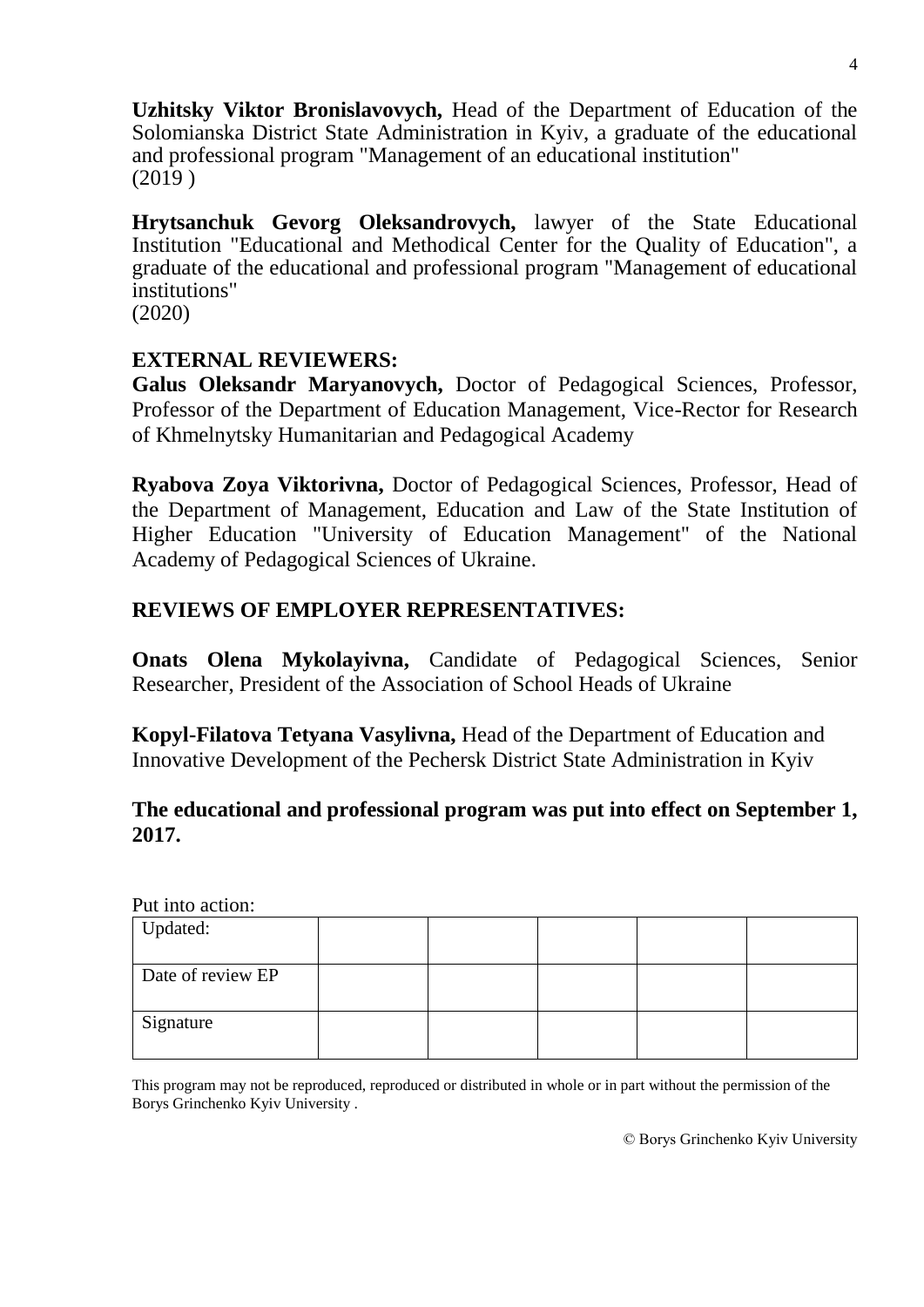### **RATIONALE**

Changes to the educational and professional program 073.00.03 "Management of educational institutions (by levels)" approved by the decision of the Academic Council of Borys Grinchenko Kyiv University from 25.05.2017 protocol № 5 with changes from 25.04.2019 protocol  $\mathcal{N}_2$  4, 25.06.2020 protocol  $\mathcal{N}_2$  5 (orders dated 26.05.2017 № 348, 25.04.2019 № 295, 25.06.2020 № 359) are due to changes in the legislation of Ukraine and several factors that emerged in the process of implementing the educational program.

As a result of the analysis of the current version of the educational and professional program, changes were made, namely:

- the general characteristics of the program, program competencies, learning outcomes are specified;

-the structure of educational components was optimized;

- duplication in the teaching of individual educational components has been eliminated: their content has been clarified or expanded;

- Adjustments were made to section III "Forms of certification of applicants for higher education".

As a result of these changes, a new version of the educational and professional program "Management of educational institutions (by level)" was developed.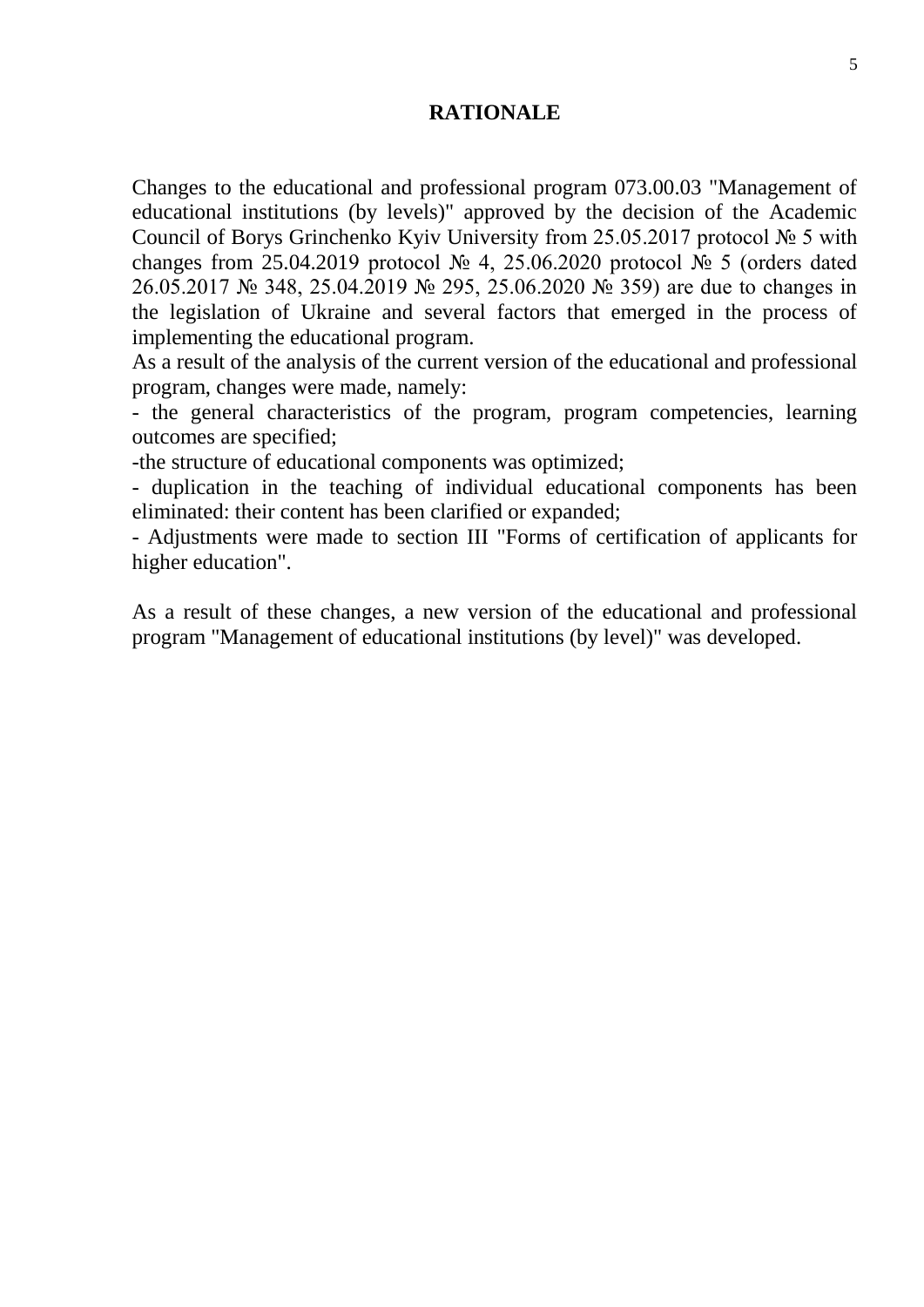# **I. Profile of the educational and professional program**

073.00.03 Management of an educational institution (by levels) in specialty 073 "Management".

| 1 – General information                                      |                                                                 |  |  |  |
|--------------------------------------------------------------|-----------------------------------------------------------------|--|--|--|
| Full name of                                                 | Borys Grinchenko Kyiv University                                |  |  |  |
| higher education institution and                             | Faculty of Information Technology and Management                |  |  |  |
| structural unit                                              |                                                                 |  |  |  |
| Level of higher education                                    | Second (Master`s)                                               |  |  |  |
|                                                              |                                                                 |  |  |  |
| Degree of higher education                                   | Master                                                          |  |  |  |
| Area of knowledge                                            | 07 Management and administration                                |  |  |  |
| Specialty                                                    | 073 Management                                                  |  |  |  |
| <b>Educational program</b>                                   | Educational and professional program                            |  |  |  |
|                                                              | "Management of an educational institution (by levels)"          |  |  |  |
| Qualification                                                | <b>Master of Management</b>                                     |  |  |  |
| Qualification in the diploma                                 | degree of higher education - Master;                            |  |  |  |
|                                                              | specialty - Management                                          |  |  |  |
|                                                              | educational program - Management of an educational              |  |  |  |
|                                                              | institution (by levels)                                         |  |  |  |
| Form of study                                                | Institutional (part-time)                                       |  |  |  |
| Language (s) of instruction                                  | Ukrainian                                                       |  |  |  |
| Cycle / level                                                | NRC of Ukraine - level 7, FQ-EHEA - second cycle,               |  |  |  |
|                                                              | EQF-LLL - level 7                                               |  |  |  |
| Type of diploma and scope of                                 | Master's degree, single                                         |  |  |  |
| educational program                                          | the amount of OPP - 90 ECTS credits,                            |  |  |  |
|                                                              | term of study 1 year 4 months                                   |  |  |  |
| Prerequisites                                                | Availability of a master's<br>(educational<br>and<br>degree     |  |  |  |
|                                                              | qualification level "specialist")                               |  |  |  |
| Availability of accreditation                                | Ministry of Education and Science of Ukraine                    |  |  |  |
|                                                              | Certificate of accreditation of the Criminal Code<br>No11007610 |  |  |  |
|                                                              | Educational and professional program "Management of an          |  |  |  |
|                                                              | educational institution (by type)"                              |  |  |  |
|                                                              | in the specialty 073 Management                                 |  |  |  |
|                                                              | Valid for July 1, 2024 National Agency for Quality              |  |  |  |
|                                                              | Assurance in Higher Education,                                  |  |  |  |
|                                                              | Ukraine /The deadline for submitting the program for            |  |  |  |
|                                                              | accreditation is 2024.                                          |  |  |  |
| Internet address of the                                      | https://kubg.edu.ua/images/stories/Departaments/vstupnikam/     |  |  |  |
| permanent placement of the<br>description of the educational | fitu/2020/master/master_opys_073_men_uzo.pdf                    |  |  |  |
| program                                                      |                                                                 |  |  |  |
|                                                              |                                                                 |  |  |  |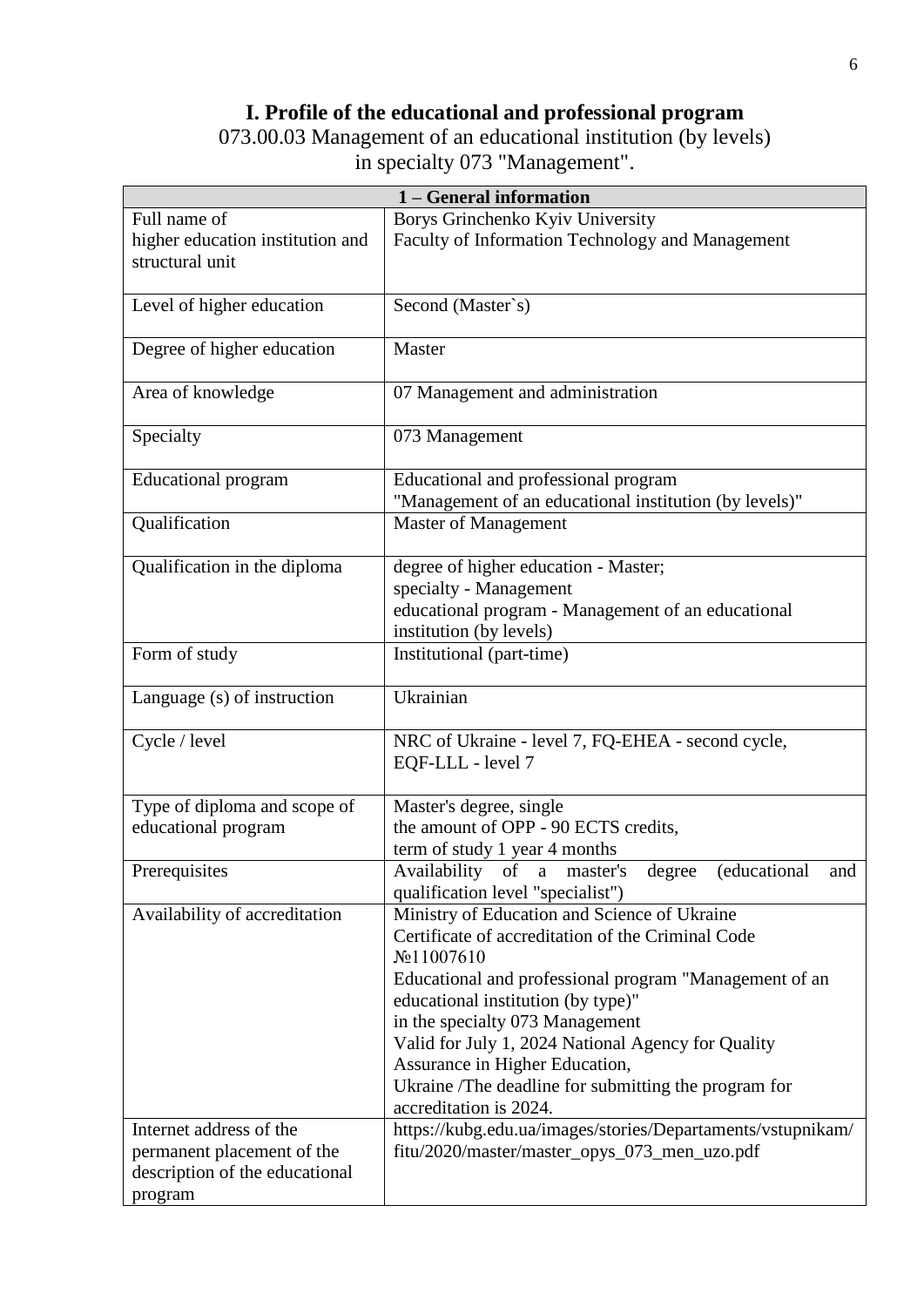|                                                                                                    | 2 – Purpose of the educational program                             |  |  |  |  |
|----------------------------------------------------------------------------------------------------|--------------------------------------------------------------------|--|--|--|--|
| Theoretical and practical training of highly qualified specialists in the field of educational     |                                                                    |  |  |  |  |
| institution management, able at a high professional level to optimize the organizational structure |                                                                    |  |  |  |  |
| of the educational institution, ensure its functioning in compliance with high standards of        |                                                                    |  |  |  |  |
| educational quality, promote the organization taking into account the educational policy           |                                                                    |  |  |  |  |
| priorities.                                                                                        |                                                                    |  |  |  |  |
|                                                                                                    | 3 - Characteristics of educational program                         |  |  |  |  |
| Description of the subject area                                                                    | Object of study:                                                   |  |  |  |  |
|                                                                                                    | management of organizations (educational institutions:             |  |  |  |  |
|                                                                                                    | preschool / full general secondary / out-of-school /               |  |  |  |  |
|                                                                                                    | specialized / professional / vocational-technical / professional   |  |  |  |  |
|                                                                                                    | advanced) and their structural subdivisions.                       |  |  |  |  |
|                                                                                                    | <b>Learning objectives:</b>                                        |  |  |  |  |
|                                                                                                    | training of specialists capable of identifying and solving         |  |  |  |  |
|                                                                                                    | complex tasks and problems in the field of management of           |  |  |  |  |
|                                                                                                    | educational institutions or in the learning process, which         |  |  |  |  |
|                                                                                                    | involve research and / or innovation and are characterized by      |  |  |  |  |
|                                                                                                    | uncertainty of conditions and requirements.                        |  |  |  |  |
|                                                                                                    |                                                                    |  |  |  |  |
|                                                                                                    | Methods, techniques and technologies:                              |  |  |  |  |
|                                                                                                    | - general scientific and specific research methods (analytical,    |  |  |  |  |
|                                                                                                    | evaluation,<br>factual,<br>sociological,<br>statistical,<br>expert |  |  |  |  |
|                                                                                                    | documentary, etc.);                                                |  |  |  |  |
|                                                                                                    | - methods of realization of management functions (methods)         |  |  |  |  |
|                                                                                                    | of marketing researches; methods of diagnostics; methods of        |  |  |  |  |
|                                                                                                    | forecasting and planning, designing of organizational              |  |  |  |  |
|                                                                                                    | structures of management; methods of motivation; methods           |  |  |  |  |
|                                                                                                    | of control; methods of estimation in management of                 |  |  |  |  |
|                                                                                                    | education, etc.);                                                  |  |  |  |  |
|                                                                                                    | - methods of management (administrative, economic, socio-          |  |  |  |  |
|                                                                                                    | psychological);                                                    |  |  |  |  |
|                                                                                                    | - technologies for substantiation of management decisions.         |  |  |  |  |
|                                                                                                    | <b>Tools</b><br>equipment:<br>modern<br>information<br>and<br>and  |  |  |  |  |
|                                                                                                    | communication equipment, information systems and software          |  |  |  |  |
|                                                                                                    | products used in the management of educational institutions.       |  |  |  |  |
|                                                                                                    |                                                                    |  |  |  |  |
| Structure                                                                                          | Volume ratio:                                                      |  |  |  |  |
|                                                                                                    | The obligatory part is 67 ECTS credits (74.4%), of                 |  |  |  |  |
|                                                                                                    | which:                                                             |  |  |  |  |
|                                                                                                    | - cycle of disciplines aimed at providing general                  |  |  |  |  |
|                                                                                                    | and special (professional, subject) competencies -                 |  |  |  |  |
|                                                                                                    | 55 ECTS credits (61%);                                             |  |  |  |  |
| - practice - 6 ECTS credits (6.7%);                                                                |                                                                    |  |  |  |  |
|                                                                                                    | - certification (master's qualification work) - 6                  |  |  |  |  |
|                                                                                                    | ECTS credits (6.7%).                                               |  |  |  |  |

Elective part - 23 ECTS credits (25.6%)

|                            | 4 – Suitability of graduates for employment and further study |
|----------------------------|---------------------------------------------------------------|
| Suitability for employment | Specialists who have been educated under the                  |
|                            | educational-professional program "Management                  |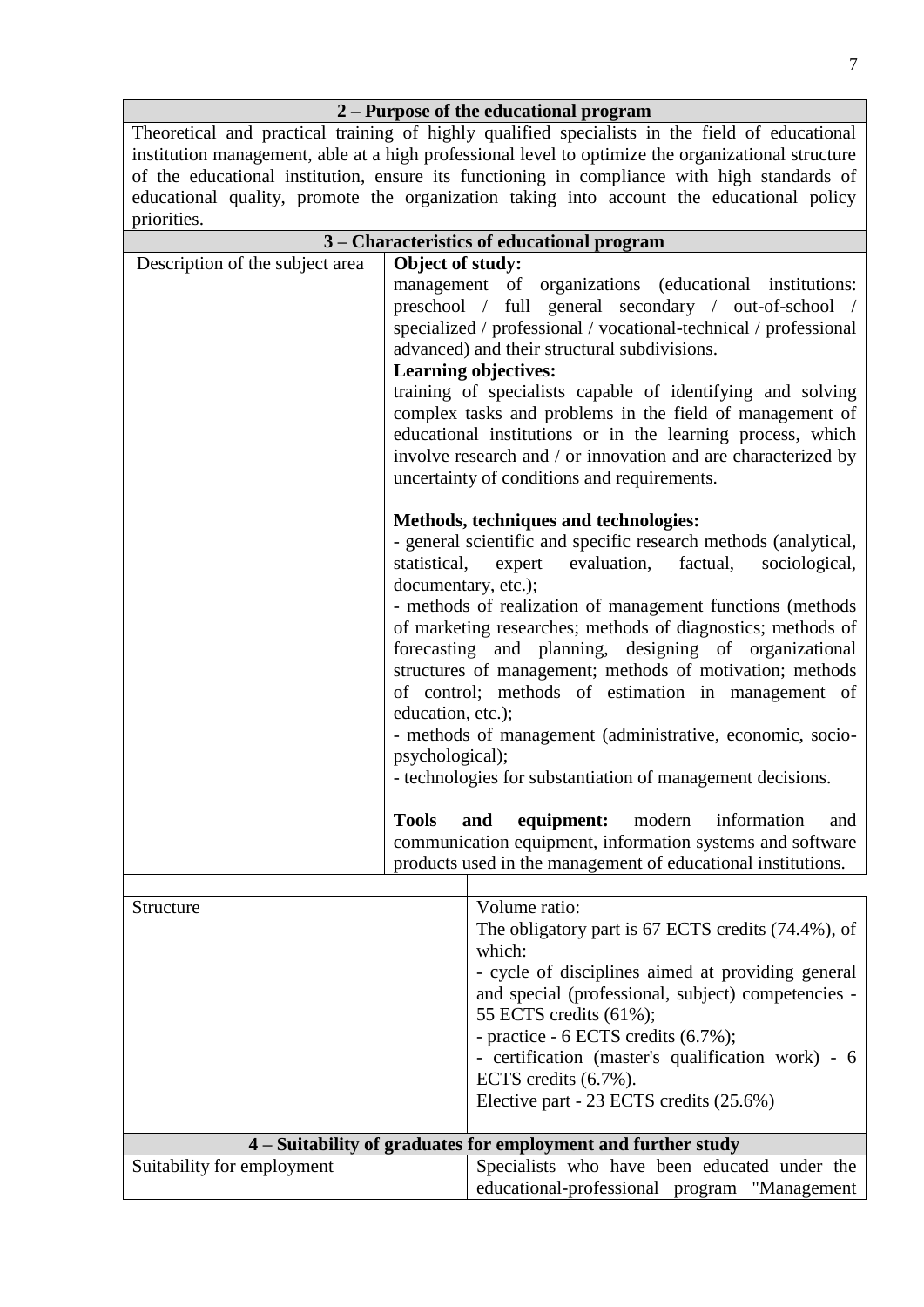|                              | of an educational institution (by levels)" can work<br>the field of education; in administrative<br>in.<br>positions in educational institutions of different<br>levels and their structural subdivisions (preschool /<br>full general secondary / out-of-school / specialized<br>/ professional / vocational / professional higher).                                                                                                                                                                                                                                                                                                                                                                                                                                                                                               |
|------------------------------|-------------------------------------------------------------------------------------------------------------------------------------------------------------------------------------------------------------------------------------------------------------------------------------------------------------------------------------------------------------------------------------------------------------------------------------------------------------------------------------------------------------------------------------------------------------------------------------------------------------------------------------------------------------------------------------------------------------------------------------------------------------------------------------------------------------------------------------|
| Academic rights              | Opportunity to continue education at the third<br>(educational and scientific) level of higher<br>education - Doctor of Philosophy. Acquisition of<br>additional qualifications in the system<br>of<br>postgraduate education.                                                                                                                                                                                                                                                                                                                                                                                                                                                                                                                                                                                                      |
|                              | 5 – Teaching and Assessment                                                                                                                                                                                                                                                                                                                                                                                                                                                                                                                                                                                                                                                                                                                                                                                                         |
| Teaching and learning        | The educational process is based on the principles<br>student-centered, personality-oriented<br>of:<br>competence,<br>learning,<br>system-integrative<br>approaches, learning-based learning.<br>Teaching is carried out in the form of: lectures,<br>practical and seminar classes. Independent work<br>(performance of individual tasks) is provided;<br>consultations with teachers; e-learning<br>for<br>individual educational components, internships,<br>writing a master's thesis.<br>E-learning, group project work, mentoring<br>support for practitioners are being introduced.<br>Encouraging self-study of higher education<br>students and organization of group work in order<br>to acquire teamwork skills and independent<br>search for a solution to the problem, in particular,<br>when solving practical cases. |
| Assessment                   | Accumulative point-rating system, which provides<br>for the assessment of students for all types of<br>extracurricular<br>educational<br>classroom<br>and<br>activities in the form of intermediate, final<br>(semester) control, as well as certification.<br>Intermediate control (oral examination, written<br>express control / computer testing, etc.), modular<br>control, final semester control (tests, exams in<br>oral, written (testing), combined forms, defense of<br>practice reports), certification (defense of master's<br>qualification) work).<br>Assessment of higher education seekers is carried<br>out in accordance with the Unified system of<br>assessment of academic achievement of students<br>of Borys Grinchenko Kyiv University                                                                     |
|                              | 6 - Program Competencies (PC)                                                                                                                                                                                                                                                                                                                                                                                                                                                                                                                                                                                                                                                                                                                                                                                                       |
| <b>Integrated Competence</b> | Ability to solve complex problems and problems<br>in the field of education management or in the<br>learning process, involving research and / or<br>innovation, as well as characterized by uncertainty                                                                                                                                                                                                                                                                                                                                                                                                                                                                                                                                                                                                                            |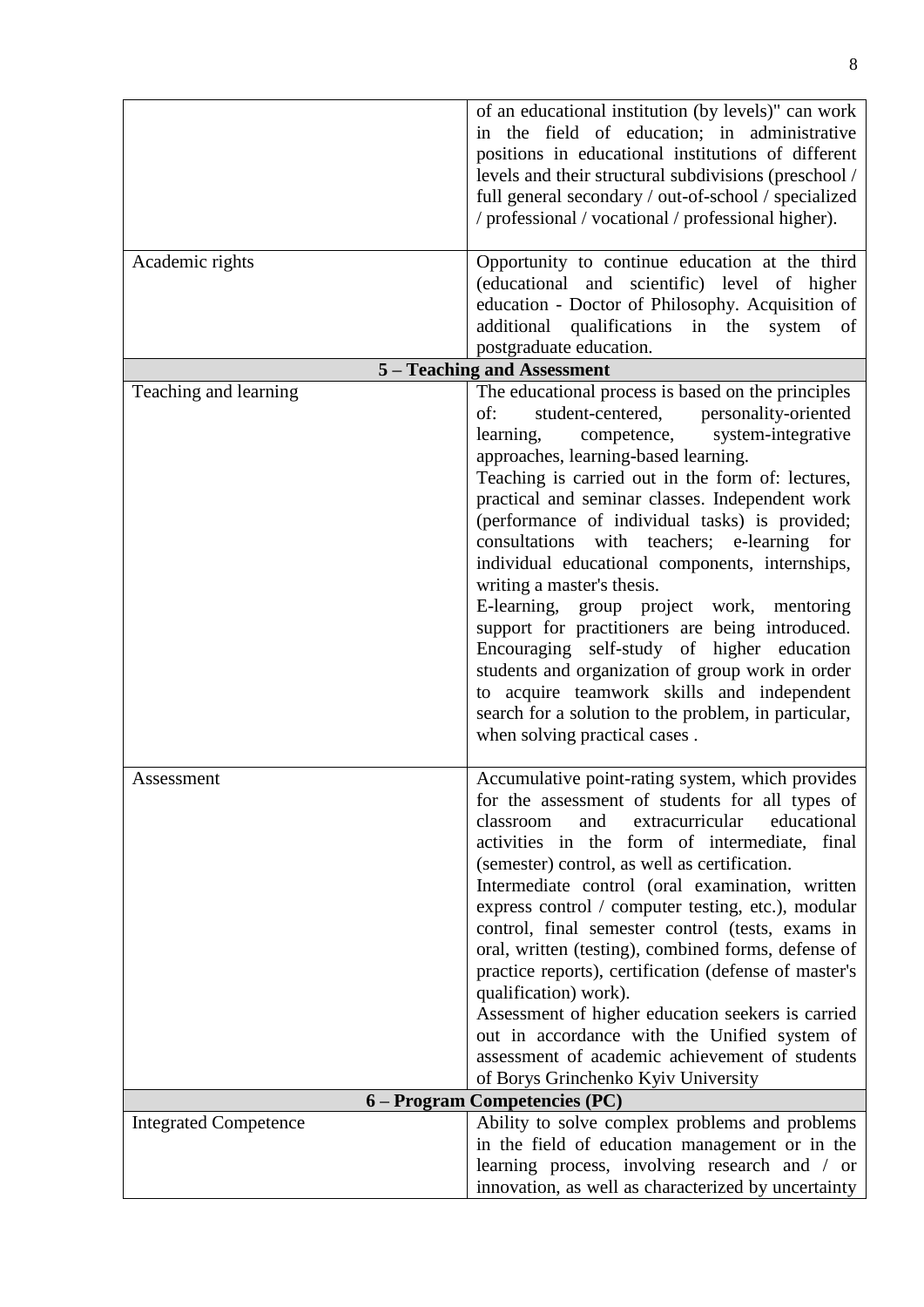|                                       | of conditions and requirements                                                                                                                                                                                                                                                                                                                                                                                                                                                                                                                                                                                                                                                                                                                                                                                                                                                                                                                                                                                                                                                                                                                                                                                                                                                                                                                                                                        |
|---------------------------------------|-------------------------------------------------------------------------------------------------------------------------------------------------------------------------------------------------------------------------------------------------------------------------------------------------------------------------------------------------------------------------------------------------------------------------------------------------------------------------------------------------------------------------------------------------------------------------------------------------------------------------------------------------------------------------------------------------------------------------------------------------------------------------------------------------------------------------------------------------------------------------------------------------------------------------------------------------------------------------------------------------------------------------------------------------------------------------------------------------------------------------------------------------------------------------------------------------------------------------------------------------------------------------------------------------------------------------------------------------------------------------------------------------------|
|                                       |                                                                                                                                                                                                                                                                                                                                                                                                                                                                                                                                                                                                                                                                                                                                                                                                                                                                                                                                                                                                                                                                                                                                                                                                                                                                                                                                                                                                       |
| <b>General Competencies</b>           | GC 1. Ability to conduct research at the<br>appropriate level.<br>GC<br>2.<br>Ability to<br>communicate<br>with<br>representatives of other professional groups of<br>different levels (with experts from other fields of<br>knowledge / types of economic activity).LC 3.<br>the<br>Skills<br>in<br>$\sigma$<br>information<br>use<br>and<br>communication technologies.<br>GC 4. Ability to motivate people and move<br>towards a common goal.<br>GC 5. Ability to act on the basis of ethical<br>considerations (motives).<br>GC 6. Ability to generate new ideas (creativity).<br>GC 7. Ability to abstract thinking, analysis and<br>synthesis.                                                                                                                                                                                                                                                                                                                                                                                                                                                                                                                                                                                                                                                                                                                                                  |
| Special                               |                                                                                                                                                                                                                                                                                                                                                                                                                                                                                                                                                                                                                                                                                                                                                                                                                                                                                                                                                                                                                                                                                                                                                                                                                                                                                                                                                                                                       |
| (professional, subject)<br>competence | SC 1. Ability to choose and use concepts, methods<br>and tools of management, modern management<br>practices of educational institutions, including in<br>accordance with defined goals and international<br>standards.<br>SC 2. Ability to establish values, visions, mission,<br>goals and criteria by which the organization<br>institution)<br>determines<br>further<br>(educational<br>directions of development, to develop<br>and<br>implement appropriate strategies and plans.<br>SC 3. Ability for self-development, lifelong<br>learning and effective self-management.<br>SC 4. Ability to effectively use and develop the<br>of the organization (educational<br>resources<br>institution).<br>SC 5. Ability to create and organize effective<br>communications in the management of an<br>educational institution.<br>SC 6. Ability to form leadership qualities and<br>demonstrate them in the process of managing<br>people.<br>SC 7. Ability to develop projects, manage them,<br>show initiative and entrepreneurship.<br>SC 8. Ability to use psychological technologies to<br>work with staff.<br>SC 9. Ability to analyze and structure the<br>problems of the organization (educational<br>institution), make effective management decisions<br>and ensure their implementation.<br>SC 10. Ability to manage the organization<br>(educational institution) and its development. |
|                                       | SC(U) 11. Ability to develop digital competence<br>and media literacy of managers of educational                                                                                                                                                                                                                                                                                                                                                                                                                                                                                                                                                                                                                                                                                                                                                                                                                                                                                                                                                                                                                                                                                                                                                                                                                                                                                                      |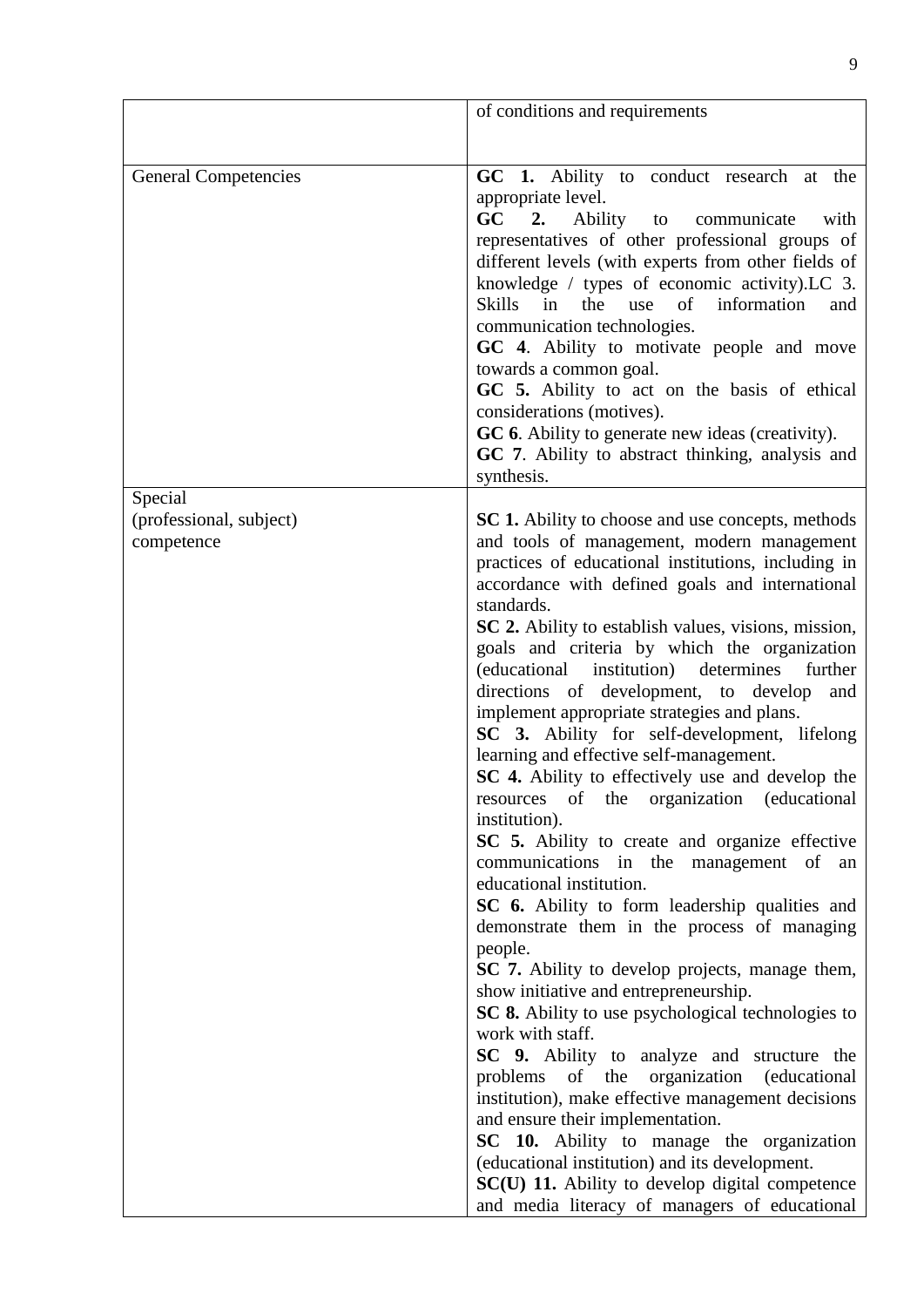|                                                                                     | institutions.<br>SC(U) 12. Ability to create a universal educational<br>environment and, in particular, to ensure equal<br>access to education for persons with special<br>educational needs.<br>SC (U)13. Ability to provide public administration<br>in the field of education in order to meet the public<br>interests of the community. |  |
|-------------------------------------------------------------------------------------|---------------------------------------------------------------------------------------------------------------------------------------------------------------------------------------------------------------------------------------------------------------------------------------------------------------------------------------------|--|
| 7 - Normative content of higher education training, formulated in terms of learning |                                                                                                                                                                                                                                                                                                                                             |  |

**outcomes (LO)**

**LO1.** Critically comprehend, select and use the necessary scientific, methodological and analytical tools for management in unpredictable conditions.

**LO2.** Identify problems in the organization (educational institution) and justify methods for solving them.

**LO3.** Design effective management systems for organizations (educational institutions).

**LO4.** Substantiate and manage projects, generate business ideas.

**LO5.** Plan the activities of the organization (educational institution) in strategic and tactical sections.

**LO6.** Have the skills to make, justify and ensure the implementation of management decisions in unpredictable conditions, taking into account the requirements of applicable law, ethical considerations and social responsibility

**LO7**. Organize and carry out effective communication within the team, with representatives of various professional groups and in the international context.

LO8. Use specialized software and information systems to solve problems of organization management (educational institution).

LO9. Be able to communicate in professional and scientific circles in the state and foreign languages.

**LO10.** Demonstrate leadership skills and ability to work in a team, interact with people, influence their behavior to solve professional problems.

**LO11.** Provide personal professional development and planning your own time.

**LO12**. Be able to delegate authority and management to the organization / unit (educational institution).

**LO13.** Be able to plan and implement information, methodological, material, financial and personnel support of the organization / unit (educational institution).

**LO (U) 14.** Be able to select and use modern digital tools and educational technologies in the implementation of distance learning.

**LO (U) 15.** Create a universal educational environment, in particular, an inclusive educational environment.

**LO (U) 16.** Provide public administration in the field of education and cooperation with communities.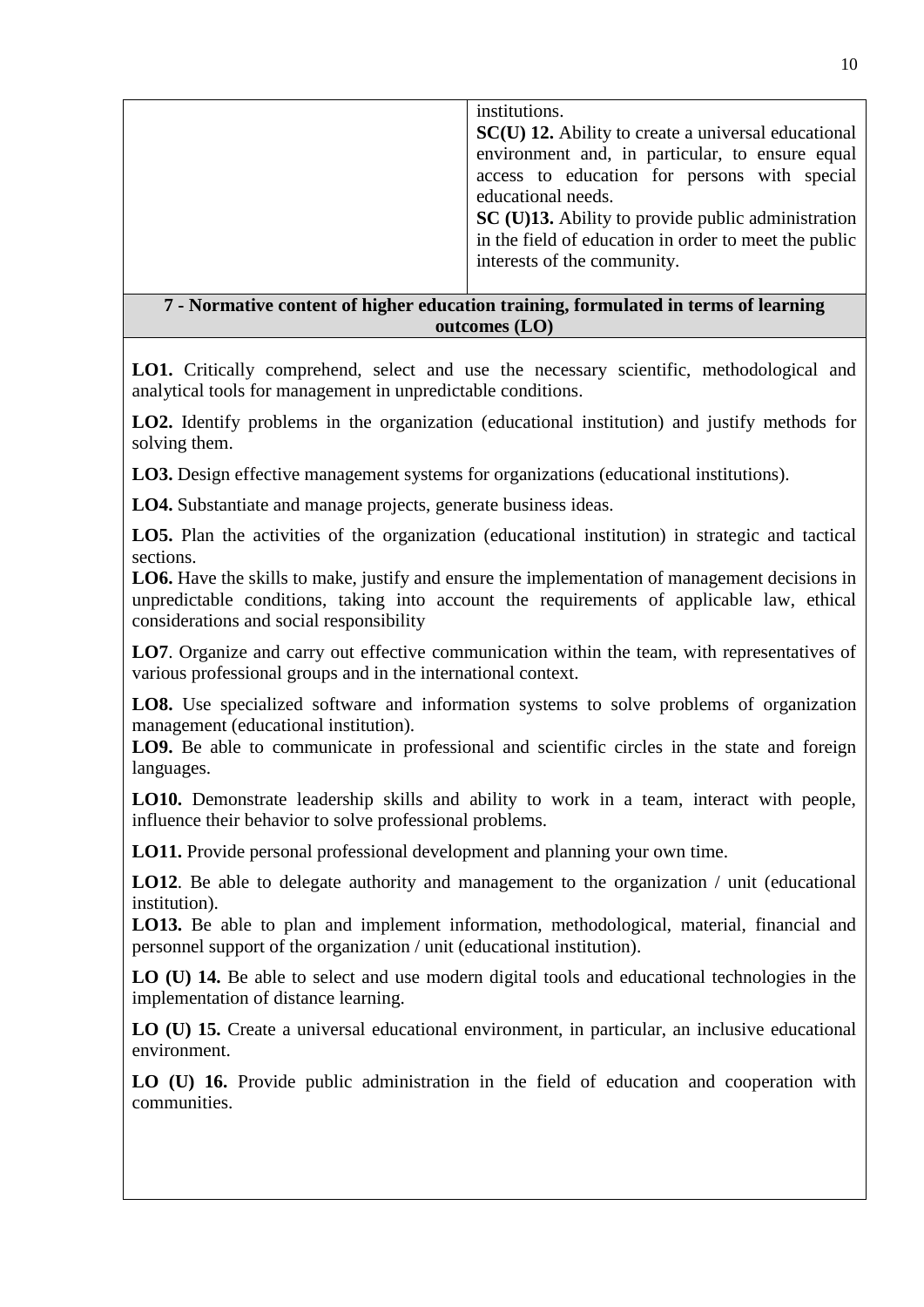|                                                       | 8 - Resource support for program implementation                                                                                                                                                                                                                                                                                                                                                                                                                                                                                                                                                                                                                                                                                                                                                                                                                                                                                                 |
|-------------------------------------------------------|-------------------------------------------------------------------------------------------------------------------------------------------------------------------------------------------------------------------------------------------------------------------------------------------------------------------------------------------------------------------------------------------------------------------------------------------------------------------------------------------------------------------------------------------------------------------------------------------------------------------------------------------------------------------------------------------------------------------------------------------------------------------------------------------------------------------------------------------------------------------------------------------------------------------------------------------------|
| <b>Staffing</b>                                       | The staffing of the educational program mainly<br>consists of the teaching staff of the Department of<br>Management of the Faculty of Information<br>Technology and Management. The teaching staff<br>of the Department of Information Technologies<br>and Mathematical Disciplines is involved in the<br>teaching of certain disciplines in accordance with<br>their competence and experience; Department of<br>English and Translation, Institute of Philology.<br>The practice-oriented nature of the educational-<br>professional program presupposes<br>wide<br>a<br>participation of specialists-practitioners<br>who<br>correspond to the specialty in which<br>the<br>educational program is implemented, which<br>the<br>synergetic<br>strengthens<br>connection<br>of<br>theoretical and practical training.<br>The staffing of the EPP meets the requirements set<br>out in the Licensing Conditions for Educational<br>Activities. |
| Logistics                                             | Teaching subjects are carried out in general and<br>special purpose classrooms.<br>The centers are specially equipped with hardware<br>and software, visual and methodical materials,<br>equipped with projection and media equipment for<br>general use, as well as computers, where the<br>appropriate software is installed for solving<br>professional tasks<br>and connecting<br>to<br>the<br><b>INTERNET.</b><br>The areas of the premises used in the educational<br>process meet the requirements of accessibility,<br>sanitary norms, requirements of fire safety rules.<br>There are objects of social and household<br>infrastructure (dining room, cafeterias, assembly<br>halls, sports halls, stadium, sports grounds,<br>medical center, swimming pool, dormitories).                                                                                                                                                            |
| Information and educational and<br>methodical support | -Official website of Borys Hrinchenko<br>University of Kyiv https://kubg.edu.ua/, which<br>contains information about educational<br>programs, educational, scientific and<br>educational activities, structural units,<br>admission rules, contacts, etc;<br>-Digital campus https: //digital.kubg.edu.ua/,<br>which contains information about: all digital<br>education services, digital science with access<br>to various platforms; digital management of<br>normative bases, registers, document<br>circulation; image and leadership; digital space<br>with personal accounts and corporate mail;<br>university infrastructure;                                                                                                                                                                                                                                                                                                         |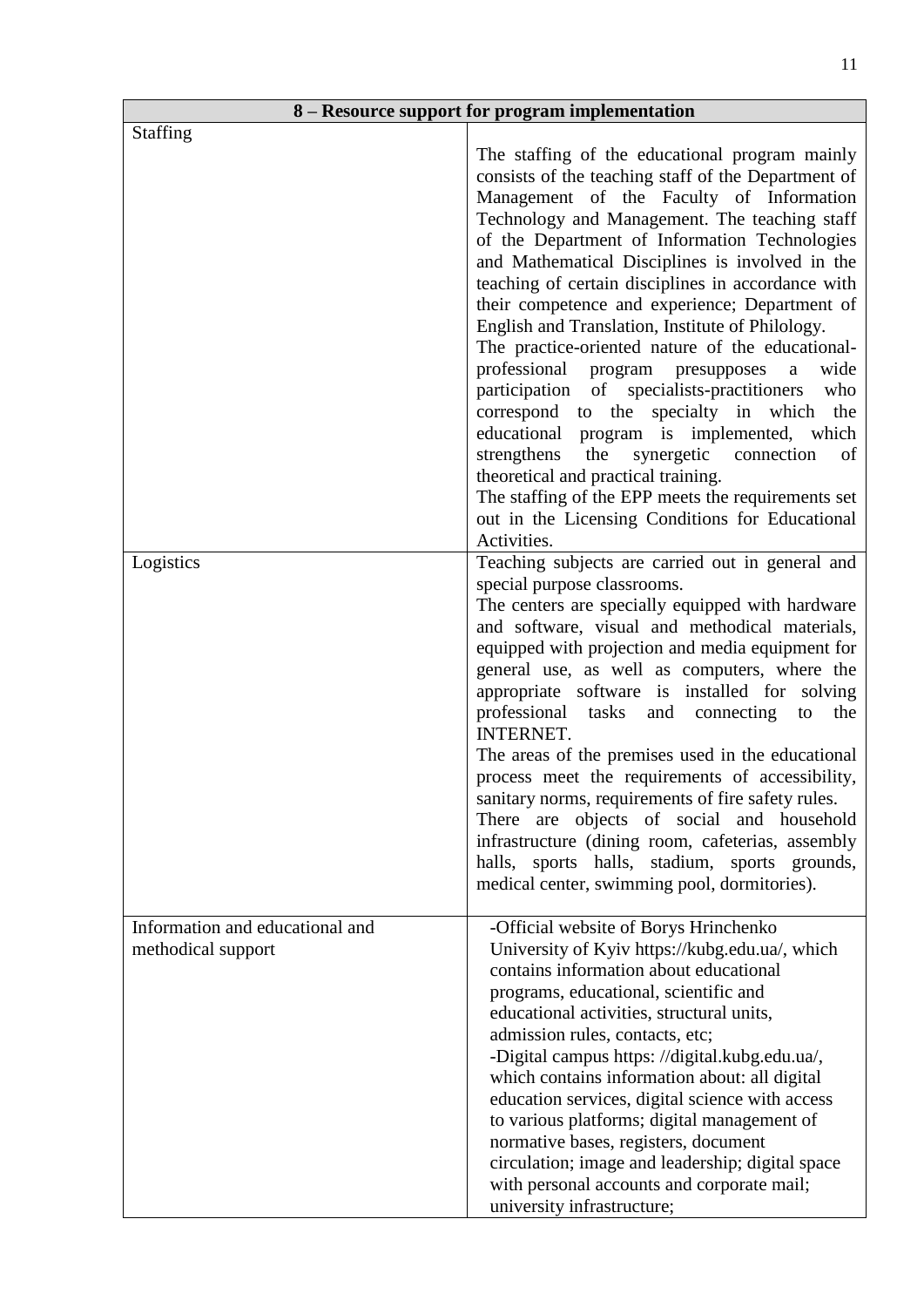|                                                        | - University e-learning system (Moodle);<br>-services for organizing online classes: Google<br>Meet (corporate), Google Chat, Google<br>Hangouts, Google Classroom;<br>-wireless access points to the Internet;<br>- library, reading rooms;<br>-electronic library, repository<br>http://elibrary.kubg.edu.ua/;<br>-access to electronic scientific databases<br>Scopus, Web of Science, EBSCO, etc.;<br>-training and working curricula;<br>- schedule of the educational process;<br>- working programs of academic disciplines;<br>- internship programs;<br>-methodical recommendations on writing and<br>registration of qualifying master's theses, etc. |
|--------------------------------------------------------|-----------------------------------------------------------------------------------------------------------------------------------------------------------------------------------------------------------------------------------------------------------------------------------------------------------------------------------------------------------------------------------------------------------------------------------------------------------------------------------------------------------------------------------------------------------------------------------------------------------------------------------------------------------------|
|                                                        | 9 – Academic mobility                                                                                                                                                                                                                                                                                                                                                                                                                                                                                                                                                                                                                                           |
| National credit mobility                               |                                                                                                                                                                                                                                                                                                                                                                                                                                                                                                                                                                                                                                                                 |
| International credit mobility                          |                                                                                                                                                                                                                                                                                                                                                                                                                                                                                                                                                                                                                                                                 |
| Training of foreign applicants for higher<br>education | $\overline{\phantom{a}}$                                                                                                                                                                                                                                                                                                                                                                                                                                                                                                                                                                                                                                        |

# **ІІ. The list of components of the educational-professional program and their logical sequence**

| Educatio<br>nal<br>compone<br>nt code | Code of<br>academic<br>discipline,<br>practice,<br>course work, | Components of the educational program<br>(academic disciplines, term papers / projects,<br>practices,<br>forms of certification)                                                                                                                                     | Number of<br>credits     | Form of assessment |
|---------------------------------------|-----------------------------------------------------------------|----------------------------------------------------------------------------------------------------------------------------------------------------------------------------------------------------------------------------------------------------------------------|--------------------------|--------------------|
|                                       | certification in<br>the curriculum                              |                                                                                                                                                                                                                                                                      |                          |                    |
|                                       | $\mathfrak{D}$                                                  | 3                                                                                                                                                                                                                                                                    | $\overline{\mathcal{A}}$ | 5                  |
|                                       |                                                                 | Required components of the educational program                                                                                                                                                                                                                       |                          |                    |
| OK <sub>1</sub>                       | ОД.01                                                           | Foreign language for professional<br>purposes                                                                                                                                                                                                                        | 4                        | credit             |
| OK <sub>2</sub>                       | ОД.02                                                           | Educational management:<br>Management theory<br>Team management technologies in an<br><i>educational institution</i><br>Planning the activities of the educational<br><i>institution</i><br>Pedagogical Council as a collegial body of an<br>educational institution | 5                        | exam               |
| OK <sub>3</sub>                       | ОД.03                                                           | Management psychology                                                                                                                                                                                                                                                | $\overline{4}$           | credit             |
| OK <sub>4</sub>                       | ОД.04                                                           | Education and methodology of<br>research activities                                                                                                                                                                                                                  | $\overline{4}$           | credit             |

# **2.1. List of educational components of EP**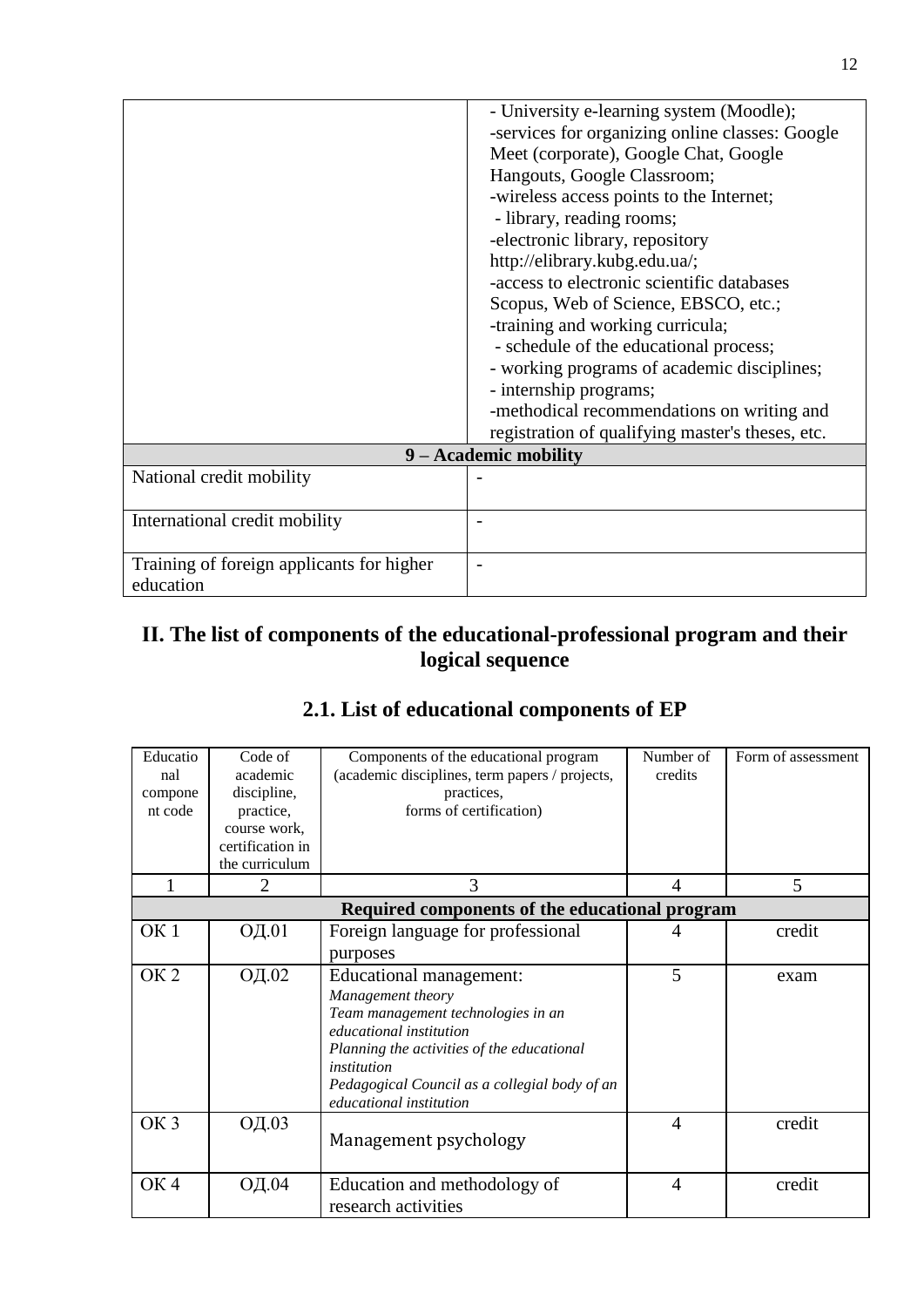| OK <sub>5</sub> | ОД.05                      | Personnel management:<br>Head of educational institution                         | 5              | exam    |
|-----------------|----------------------------|----------------------------------------------------------------------------------|----------------|---------|
|                 |                            | Human capital management and leadership                                          |                |         |
|                 |                            | development<br>HR-management in the management of an                             |                |         |
|                 |                            | educational institution                                                          |                |         |
| OK <sub>6</sub> | ОД.06                      |                                                                                  | $\overline{4}$ | credit  |
|                 |                            | Legal aspects of educational<br>institution management                           |                |         |
|                 |                            |                                                                                  |                |         |
| OK <sub>7</sub> | ОД.07                      | <b>Educational policy</b>                                                        | $\overline{4}$ | credit  |
| OK <sub>8</sub> | ОД.08                      | Management of the educational                                                    | $\overline{5}$ | exam    |
|                 |                            | process in an educational institution:                                           |                |         |
|                 |                            | Organization of the educational process in an                                    |                |         |
|                 |                            | educational institution<br>The educational program is the main                   |                |         |
|                 |                            | component of the educational process                                             |                |         |
| OK <sub>9</sub> | ОД.09                      |                                                                                  | $\overline{4}$ | credit  |
|                 |                            | Management of inclusive education                                                |                |         |
| <b>OK10</b>     | ОД.10                      | State and public management of an                                                | $\overline{4}$ | credit  |
|                 |                            | educational institution                                                          |                |         |
| <b>OK11</b>     | ОД.11                      | Management of financial and                                                      | $\overline{4}$ | credit  |
|                 |                            | economic activities in the educational                                           |                |         |
|                 |                            | institution:                                                                     |                |         |
|                 |                            | Management of financial and economic                                             |                |         |
|                 |                            | activities in an educational institution<br>Financial autonomy of an educational |                |         |
|                 |                            | institution                                                                      |                |         |
| <b>OK12</b>     | ОД.12                      | Management of information relations                                              | $\overline{4}$ | credit  |
|                 |                            | in the educational institution                                                   |                |         |
| 1               | $\overline{2}$             |                                                                                  | $\overline{4}$ | 5       |
| OK $13$         | ОД.13                      | Audit and evaluation in the                                                      | $\overline{4}$ | credit  |
|                 |                            | management of an educational                                                     |                |         |
|                 |                            | institution:<br>Evaluation of the educational institution                        |                |         |
|                 |                            | Institutional audit of an educational                                            |                |         |
|                 |                            | institution                                                                      |                |         |
| <b>OK 14</b>    | OTI 01                     |                                                                                  | 6              | credit  |
|                 |                            | Pre-diploma practice                                                             |                |         |
| <b>OK15</b>     | <b>OA.01</b>               | Preparation and defense of a master's                                            | 6              | defence |
|                 |                            | thesis                                                                           |                |         |
|                 | Total required components: |                                                                                  |                | 67      |
|                 |                            | Elective components (EC) of the educational-professional program (Annex 1)       |                |         |
|                 |                            | Elective block "Expertise in the field of education"                             |                |         |
| <b>BK</b> 1.1   | ВД 1.1                     | The essence and content of expert                                                | $\overline{4}$ | credit  |
|                 |                            | activity in the field of education                                               |                |         |
| <b>BK</b> 1.2   | ВД 1.2                     | Normative and legal bases of expert<br>activity in the field of education        | 5              | credit  |
| <b>BK1.3</b>    | ВД 1.3                     | Examination of documentary support                                               | 5              | credit  |
|                 |                            | of the educational institution                                                   |                |         |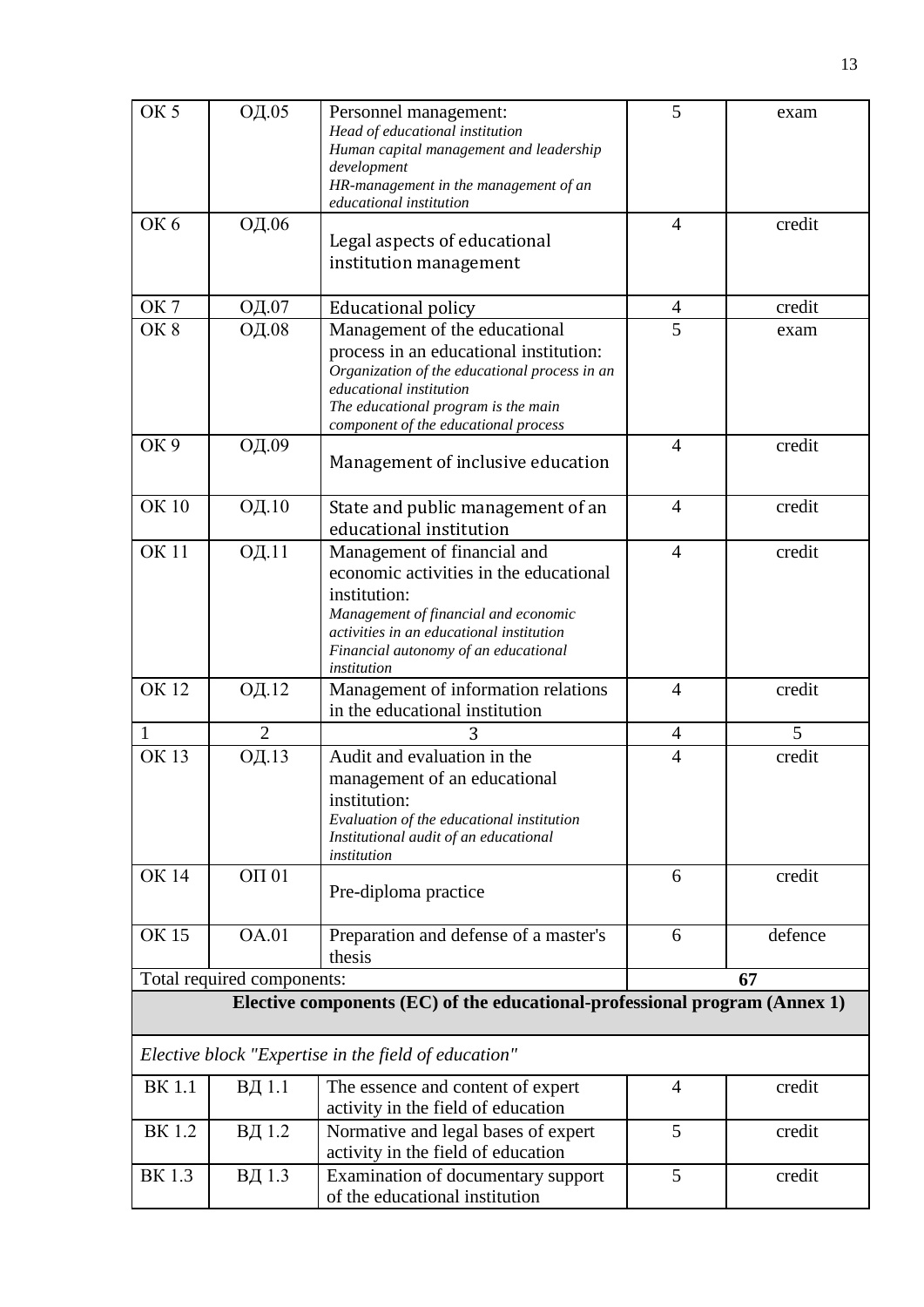| <b>BK1.4</b>                             | ВД 1.4                    | Quality of education and examination                                                                                                                                                                           | 5              | credit  |
|------------------------------------------|---------------------------|----------------------------------------------------------------------------------------------------------------------------------------------------------------------------------------------------------------|----------------|---------|
|                                          |                           | of educational programs.                                                                                                                                                                                       |                |         |
|                                          |                           | Quality of education                                                                                                                                                                                           |                |         |
|                                          |                           | Examination of educational programs                                                                                                                                                                            |                |         |
| <b>BK</b> 1.5                            | ВД 1.5                    | Osvitometry                                                                                                                                                                                                    | $\overline{4}$ | credit  |
|                                          | <b>Total for the unit</b> |                                                                                                                                                                                                                |                | 23      |
|                                          |                           | Elective block "Management of innovative development of educational institutions"                                                                                                                              |                |         |
| <b>BK</b> 1.1                            | ВД 2.1                    | Self-management                                                                                                                                                                                                | $\overline{4}$ | credit  |
| <b>BK1.2</b>                             | ВД 2.2                    | Quality management in educational<br>institutions                                                                                                                                                              | $\overline{4}$ | credit  |
| <b>BK</b> 1.3                            | ВД 2.3                    | Electronic document management of<br>an educational institution                                                                                                                                                | 5              | credit  |
| <b>BK</b> 1.4                            | ВД 2.4                    | Technologies of innovative<br>development of educational<br>institution.<br>Methods and tools for innovative development<br>of educational institutions<br>Academic diplomacy in an educational<br>institution | 5              | credit  |
| $\overline{\rm BK}$ 1.5                  | ВД 2.5                    | International experience in managing<br>educational institutions                                                                                                                                               | 5              | credit  |
|                                          | <b>Total for the unit</b> |                                                                                                                                                                                                                | 23             |         |
|                                          |                           | Elective block - Choice from the catalogue of courses                                                                                                                                                          |                |         |
| BK <sub>1</sub>                          | ВД 3                      | choice of academic disciplines<br>from the catalog<br>for the appropriate number of credits                                                                                                                    | 23             | credits |
| <b>Total for the unit</b>                |                           |                                                                                                                                                                                                                | 23             |         |
| <b>Total number of components:</b>       |                           |                                                                                                                                                                                                                |                | 23      |
| <b>TOTAL FOR THE EDUCATIONAL PROGRAM</b> |                           |                                                                                                                                                                                                                | 90             |         |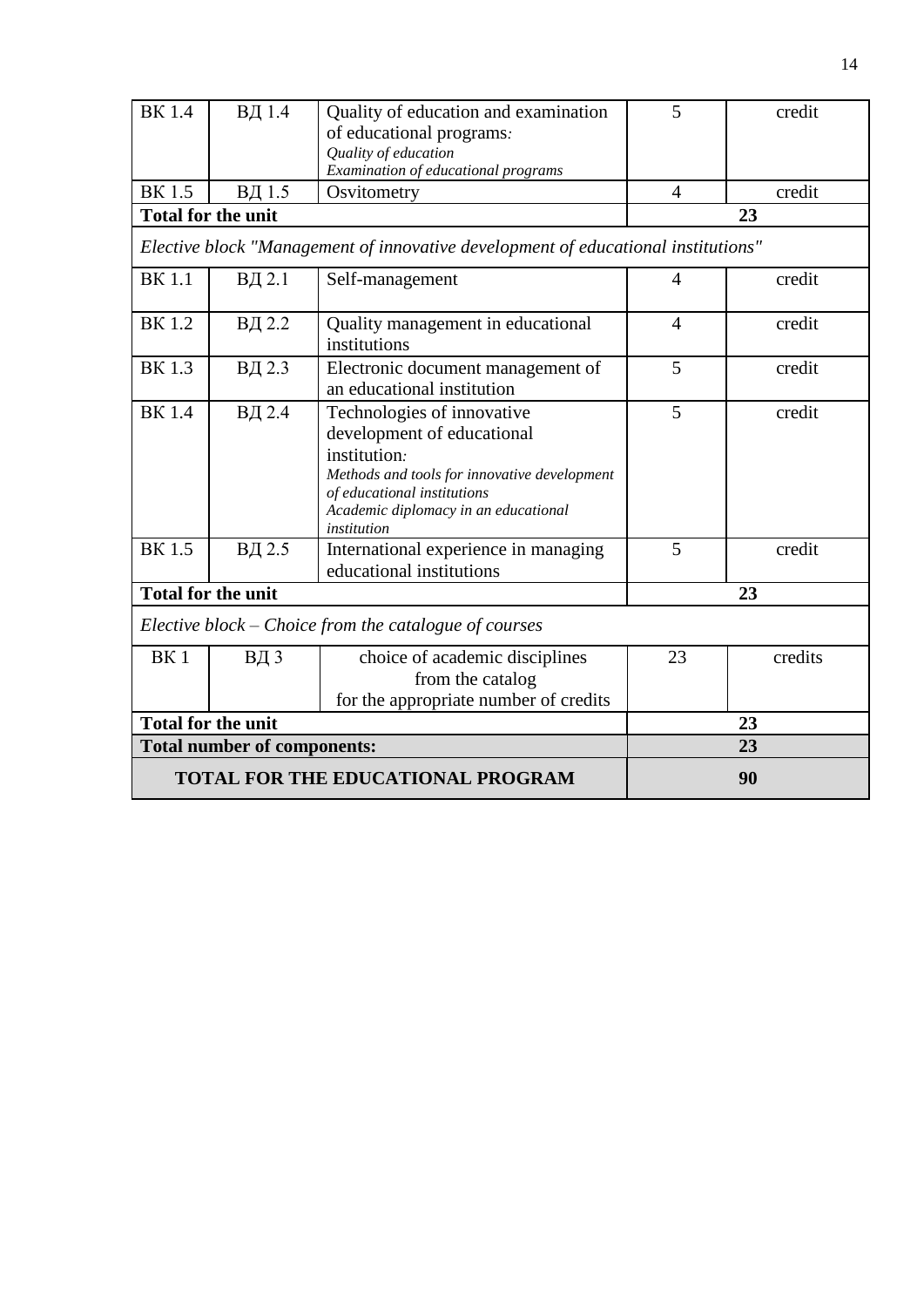# **2.2. Structural and logical scheme of the educational and professional program**

| 1 semester<br>30 credits                                                                    | 2 semester<br>34,5 credits                                                                      | 3 semester<br>25,5 credits                |  |  |  |  |
|---------------------------------------------------------------------------------------------|-------------------------------------------------------------------------------------------------|-------------------------------------------|--|--|--|--|
| Foreign language for<br>professional purposes<br>$(4 \text{ cr.})$                          |                                                                                                 |                                           |  |  |  |  |
| <b>Educational management</b><br>$(5 \text{ cr})$                                           | Personnel management<br>$(5 \text{ cr})$                                                        |                                           |  |  |  |  |
| Management psychology<br>(4 cr.)                                                            |                                                                                                 |                                           |  |  |  |  |
|                                                                                             | Education and methodology of<br>research activities (4 cr.)                                     |                                           |  |  |  |  |
| <b>Educational policy</b><br>(4 cr.)                                                        | State and public management of<br>an educational institution<br>$(4 \text{ cr.})$               |                                           |  |  |  |  |
| Legal aspects of educational<br>institution management (4 cr.)                              |                                                                                                 |                                           |  |  |  |  |
| Management of the educational<br>process in an educational<br>institution $(5 \text{ cr.})$ |                                                                                                 |                                           |  |  |  |  |
| Management of inclusive<br>education (4 cr.)                                                |                                                                                                 |                                           |  |  |  |  |
|                                                                                             | Management of financial and<br>economic activities<br>in an educational institution (4)<br>cr.) |                                           |  |  |  |  |
|                                                                                             | Management of information<br>relations in an educational<br>institution<br>$(4 \text{ cr.})$    |                                           |  |  |  |  |
|                                                                                             | Audit and evaluation in the<br>management of an educational<br>institution<br>(4 cr.)           |                                           |  |  |  |  |
|                                                                                             | Elective components<br>$(5 \text{ cr.})$                                                        | Elective components<br>$(18 \text{ cr.})$ |  |  |  |  |
|                                                                                             | Execution of a qualifying<br>master's thesis<br>$(4.5 \text{ cr.})$                             | Pre-diploma practice<br>(6 cr.)           |  |  |  |  |
|                                                                                             |                                                                                                 | Defense of qualifying master's<br>thesis  |  |  |  |  |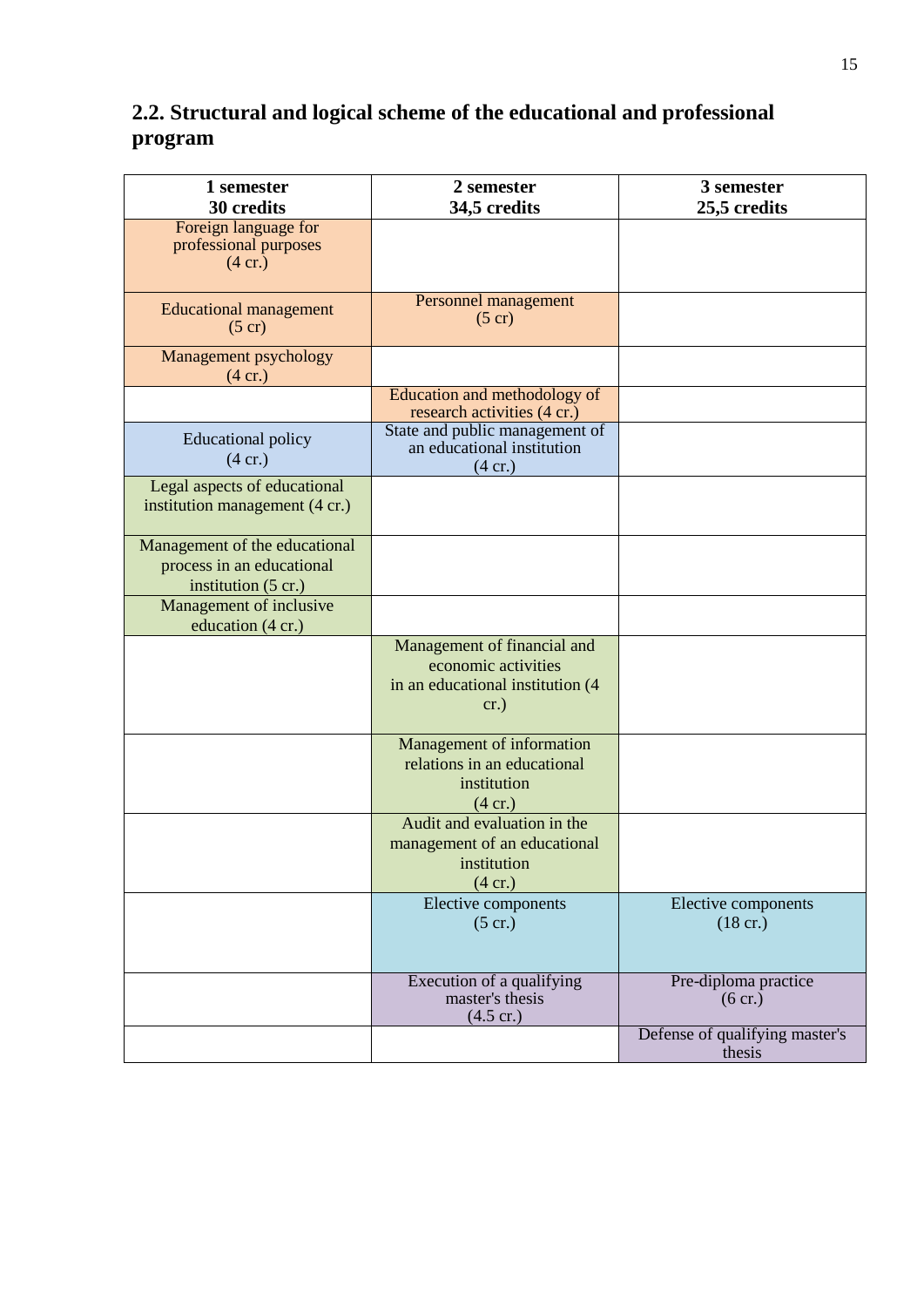# **Elective part (Appendix 1)**

*Elective block "Expertise in the field of education" (23 cr.)*

| Normative and legal bases of    | The essence and content of      |
|---------------------------------|---------------------------------|
| expert activity in the field of | expert activity in the field of |
| education (5 cr.)               | education                       |
|                                 | $(4 \text{ cr.})$               |
|                                 | Examination of documentary      |
|                                 | support of the educational      |
|                                 | institution $(5 \text{ cr.})$   |
|                                 | Quality of education and        |
|                                 | examination of educational      |
|                                 | programs $(5 \text{ cr.})$      |
|                                 | Osvitometry                     |
|                                 | $(4 \text{ cr.})$               |

# *Elective block "Management of innovative development of educational institutions" (23 cr.)*

| International experience in       | Technologies of innovative       |
|-----------------------------------|----------------------------------|
| managing educational institutions | development of an educational    |
| $(5 \text{ cr.})$                 | institution                      |
|                                   | $(5 \text{ cr.})$                |
|                                   | Quality management in            |
|                                   | educational institutions (4 cr.) |
|                                   | Electronic document              |
|                                   | management of an educational     |
|                                   | institution $(5 \text{ cr.})$    |
|                                   | Self-management                  |
|                                   | $(4 \text{ cr.})$                |

| Elective block - Selection from the catalog of courses (23 cr.) |                             |                                  |  |  |  |  |  |  |  |  |  |
|-----------------------------------------------------------------|-----------------------------|----------------------------------|--|--|--|--|--|--|--|--|--|
|                                                                 | Choice of disciplines 5 cr. | Choice of disciplines for 18 cr. |  |  |  |  |  |  |  |  |  |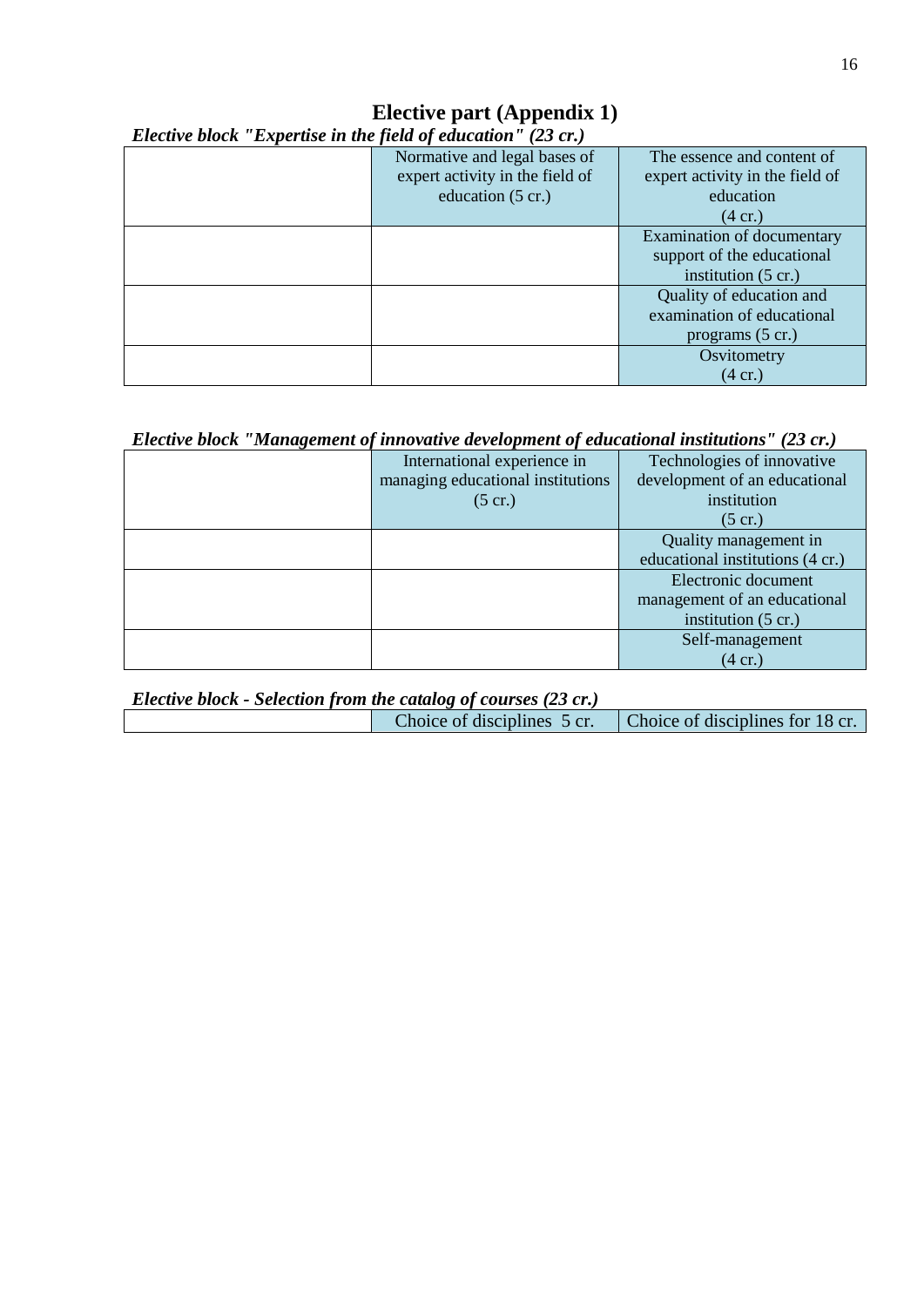### **ІІІ. Form of certification of applicants for higher education**

Certification of applicants for higher education according to the educationalprofessional program 073.00.03 Management of an educational institution (by levels) of the second (master's) level of higher education is carried out in the form of defense of a qualifying master's thesis.

Certification is carried out openly and publicly.

The master's thesis involves solving a complex problem or problem in the field of education management, which requires research and / or innovation and is characterized by complexity and uncertainty of conditions and requirements, using theories and methods of economics.

The master's thesis is tested for plagiarism. The master's thesis must not contain academic plagiarism, fabrication and / or falsification.

The qualifying master's thesis is published on the University website (in the institutional repository).

Execution of the educational-professional program in full is completed by issue to the graduate of the document of the established sample.

### **ІV. Matrix of correspondence of program competences to components of the educational and professional program**

|                 | −<br>OК   | $\mathbf{z}$<br>ÖК | $\boldsymbol{\omega}$<br>OK. | <b>OK4</b> | S<br>OK   | OK6       | <b>OK7</b> | $\infty$<br>OК | $\bullet$<br>ÖК | <b>OK 10</b> | <b>OK11</b> | <b>OK12</b> | <b>OK13</b> | <b>OK14</b> | <b>OK15</b> |
|-----------------|-----------|--------------------|------------------------------|------------|-----------|-----------|------------|----------------|-----------------|--------------|-------------|-------------|-------------|-------------|-------------|
| GC1             |           | $\bullet$          | $\bullet$                    | $\bullet$  | $\bullet$ | $\bullet$ | $\bullet$  | $\bullet$      |                 |              |             |             | $\bullet$   | $\bullet$   | $\bullet$   |
| GC <sub>2</sub> | $\bullet$ |                    | $\bullet$                    |            | $\bullet$ |           |            |                |                 | $\bullet$    | $\bullet$   |             |             | $\bullet$   |             |
| GC3             | $\bullet$ | $\bullet$          | $\bullet$                    |            |           | $\bullet$ |            |                | $\bullet$       |              |             | $\bullet$   | $\bullet$   |             | $\bullet$   |
| GC4             |           |                    | $\bullet$                    | $\bullet$  | $\bullet$ |           | $\bullet$  |                | $\bullet$       | $\bullet$    |             | $\bullet$   |             |             | $\bullet$   |
| GC5             |           |                    |                              |            | $\bullet$ |           |            | $\bullet$      |                 | $\bullet$    |             | $\bullet$   |             | $\bullet$   |             |
| GC6             |           | $\bullet$          |                              | $\bullet$  | $\bullet$ |           | $\bullet$  |                |                 |              | $\bullet$   |             | $\bullet$   |             | $\bullet$   |
| GC7             |           | $\bullet$          |                              | $\bullet$  |           | $\bullet$ |            | $\bullet$      |                 |              |             |             |             | $\bullet$   |             |
| SC <sub>1</sub> | $\bullet$ |                    |                              |            |           | $\bullet$ | $\bullet$  |                | $\bullet$       |              |             |             |             |             | $\bullet$   |
| SC <sub>2</sub> |           |                    | $\bullet$                    |            |           |           |            | $\bullet$      |                 | $\bullet$    |             | $\bullet$   |             | $\bullet$   |             |
| SC <sub>3</sub> |           |                    | $\bullet$                    |            |           | $\bullet$ | $\bullet$  |                |                 | $\bullet$    |             |             | $\bullet$   |             | $\bullet$   |
| SC <sub>4</sub> | $\bullet$ |                    |                              | $\bullet$  |           |           |            | $\bullet$      |                 |              | $\bullet$   |             |             | $\bullet$   | $\bullet$   |
| SC <sub>5</sub> | $\bullet$ | $\bullet$          |                              |            |           | $\bullet$ |            |                | $\bullet$       |              |             | $\bullet$   | $\bullet$   |             | $\bullet$   |
| SC <sub>6</sub> |           |                    | $\bullet$                    |            | $\bullet$ | $\bullet$ |            |                | $\bullet$       |              |             |             |             |             | $\bullet$   |
| SC7             | $\bullet$ | $\bullet$          |                              | $\bullet$  |           |           |            | $\bullet$      |                 |              | $\bullet$   |             |             |             | $\bullet$   |
| SC <sub>8</sub> |           |                    |                              |            | $\bullet$ |           |            | $\bullet$      |                 |              |             | $\bullet$   | $\bullet$   | $\bullet$   | $\bullet$   |
| SC <sub>9</sub> | $\bullet$ |                    |                              | $\bullet$  |           |           | $\bullet$  |                | $\bullet$       |              | $\bullet$   |             |             | $\bullet$   |             |
| <b>SC 10</b>    |           | $\bullet$          | $\bullet$                    |            |           | $\bullet$ |            | $\bullet$      |                 | $\bullet$    | $\bullet$   |             |             | $\bullet$   | $\bullet$   |
| SC(U)11         |           | $\bullet$          | $\bullet$                    |            |           | $\bullet$ |            | $\bullet$      |                 | $\bullet$    | $\bullet$   |             |             | $\bullet$   | $\bullet$   |
| SC(U)12         |           |                    | $\bullet$                    |            |           | $\bullet$ |            | $\bullet$      | $\bullet$       |              |             |             |             |             | $\bullet$   |
| SC(U)13         |           |                    |                              |            | $\bullet$ | $\bullet$ | $\bullet$  |                |                 | $\bullet$    |             |             |             |             | $\bullet$   |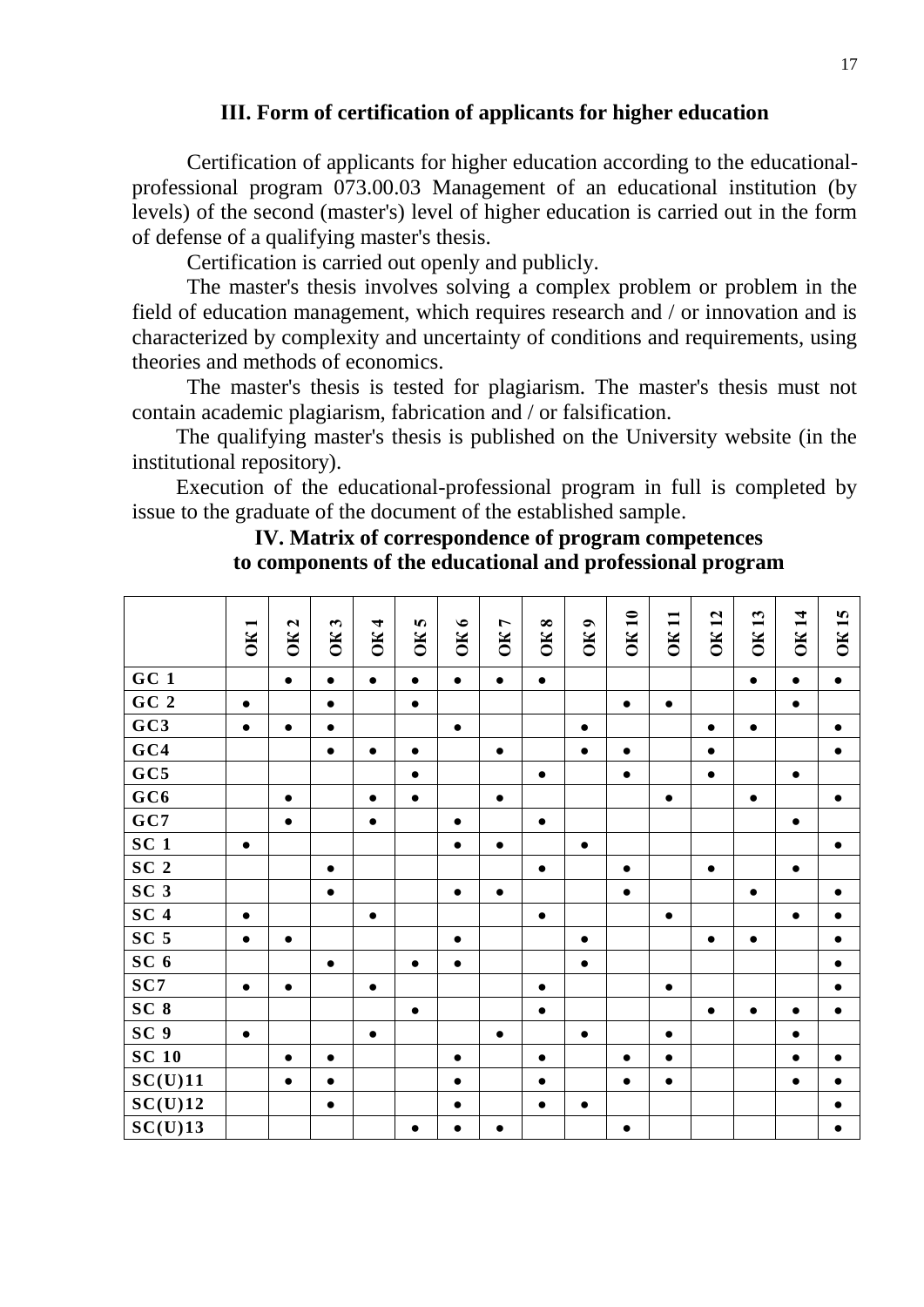| $\overline{\phantom{0}}$<br>ОK | OK <sub>2</sub> | $\boldsymbol{\omega}$<br>$\overline{\mathbf{K}}$ | $\blacktriangleleft$<br>$\overline{\text{SK}}$ | S<br>ŎК   | $\bullet$<br>ÖК | OK7       | OK8       | OK9       | <b>OK10</b> | $\blacksquare$<br>$\overline{\phantom{0}}$<br>ОК | <b>OK12</b>                          | <b>OK13</b> | <b>OK14</b> | <b>OK15</b>          |
|--------------------------------|-----------------|--------------------------------------------------|------------------------------------------------|-----------|-----------------|-----------|-----------|-----------|-------------|--------------------------------------------------|--------------------------------------|-------------|-------------|----------------------|
|                                | $\bullet$       | $\bullet$                                        | $\bullet$                                      | $\bullet$ | $\bullet$       |           |           |           | $\bullet$   | $\bullet$                                        | $\bullet$                            |             | $\bullet$   | $\bullet$            |
|                                | $\bullet$       |                                                  | $\bullet$                                      | $\bullet$ | $\bullet$       | $\bullet$ |           | $\bullet$ |             |                                                  | $\bullet$                            | $\bullet$   | $\bullet$   | $\bullet$            |
|                                | $\bullet$       | $\bullet$                                        |                                                | $\bullet$ |                 |           | $\bullet$ |           |             |                                                  |                                      |             | $\bullet$   |                      |
| $\bullet$                      |                 | $\bullet$                                        | $\bullet$                                      |           |                 | $\bullet$ |           |           |             |                                                  |                                      | $\bullet$   | $\bullet$   |                      |
|                                | $\bullet$       |                                                  | $\bullet$                                      |           | $\bullet$       | $\bullet$ | $\bullet$ |           | $\bullet$   |                                                  | $\bullet$                            | $\bullet$   | $\bullet$   | $\bullet$            |
|                                | $\bullet$       | $\bullet$                                        | $\bullet$                                      |           |                 |           |           | $\bullet$ |             |                                                  | $\bullet$                            |             | $\bullet$   |                      |
| $\bullet$                      | $\bullet$       |                                                  |                                                | $\bullet$ |                 | $\bullet$ | $\bullet$ | $\bullet$ | $\bullet$   | $\bullet$                                        | $\bullet$                            | $\bullet$   | $\bullet$   |                      |
|                                |                 | $\bullet$                                        |                                                | $\bullet$ |                 |           | $\bullet$ |           |             | $\bullet$                                        |                                      |             |             | $\bullet$            |
| $\bullet$                      | $\bullet$       |                                                  |                                                |           | $\bullet$       |           | $\bullet$ |           |             |                                                  | $\bullet$                            |             |             | $\bullet$            |
|                                | $\bullet$       |                                                  | $\bullet$                                      |           |                 |           |           | $\bullet$ |             |                                                  | $\bullet$                            |             | $\bullet$   |                      |
|                                |                 | $\bullet$                                        |                                                | $\bullet$ |                 | $\bullet$ |           |           | $\bullet$   |                                                  |                                      |             | $\bullet$   | $\bullet$            |
|                                |                 | $\bullet$                                        |                                                | $\bullet$ |                 | $\bullet$ |           |           | $\bullet$   |                                                  |                                      |             | $\bullet$   | $\bullet$            |
|                                |                 | $\bullet$                                        |                                                |           | $\bullet$       |           |           | $\bullet$ |             |                                                  | $\bullet$                            |             | $\bullet$   | $\bullet$            |
|                                | $\bullet$       |                                                  |                                                |           |                 | $\bullet$ | $\bullet$ |           | $\bullet$   |                                                  | $\bullet$                            | $\bullet$   |             | $\bullet$            |
|                                |                 | $\bullet$                                        |                                                |           | $\bullet$       |           | $\bullet$ | $\bullet$ |             |                                                  |                                      |             |             | $\bullet$            |
|                                |                 |                                                  |                                                | $\bullet$ | $\bullet$       | $\bullet$ |           |           | $\bullet$   |                                                  |                                      |             |             | $\bullet$            |
| LO(U)14<br>LO(U)15<br>LO(U)16  |                 |                                                  |                                                |           |                 |           |           |           |             |                                                  | renevant components<br>UUULULUL ULLU |             |             | professional program |

**V. The matrix of correspondence of providing learning outcomes to the relevant components of the educational and professional program**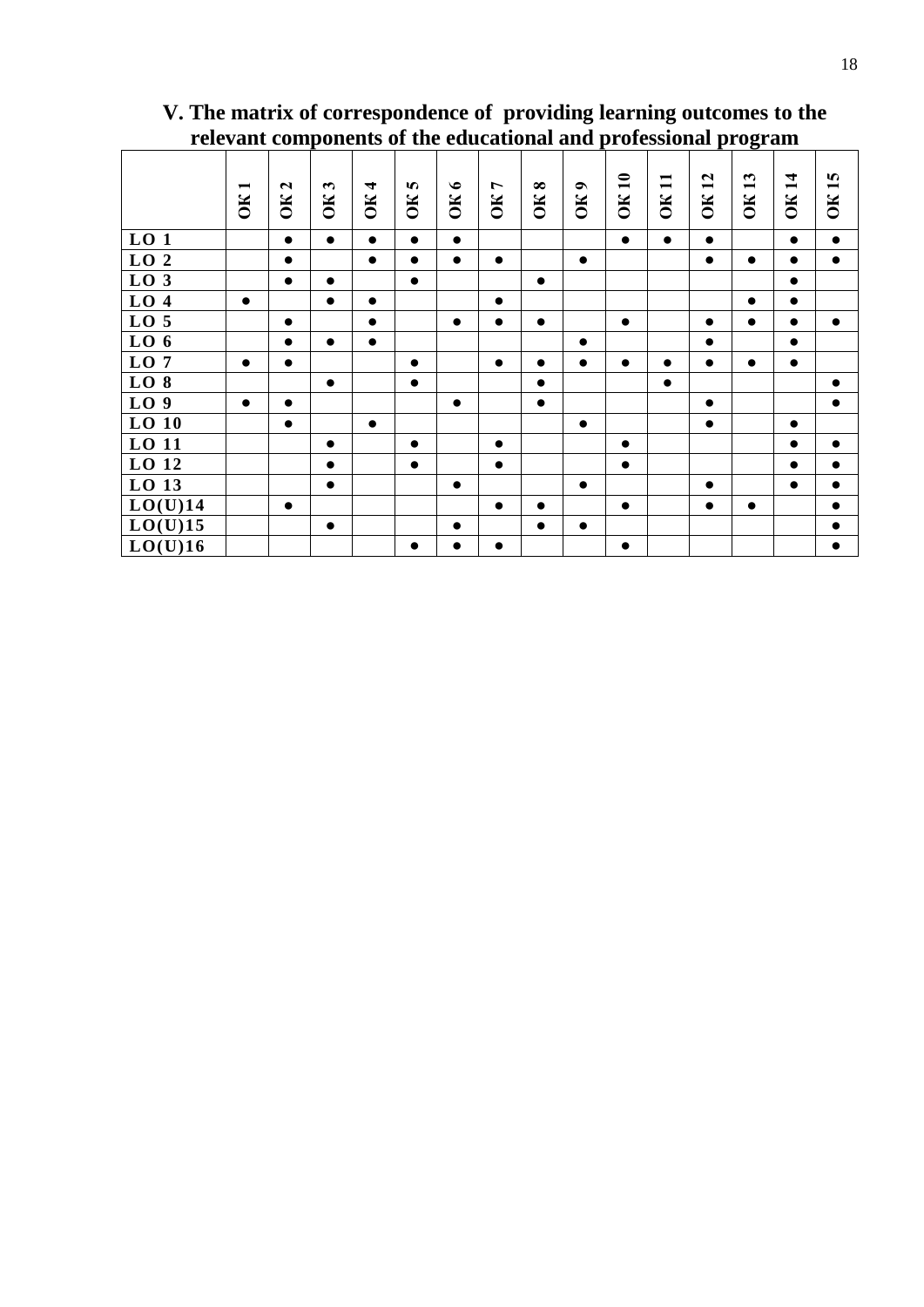## **Annex 1 - ELECTIVE PART OF THE EDUCATIONAL PROFESSIONAL PROGRAM**

Students exercise the right to free choice of disciplines, provided for in paragraph 15 of the first part of Article 62 of the Law of Ukraine "On Higher Education", Borys Grinchenko Kyiv University is in accordance with the Regulations on the procedure and conditions of choice of disciplines by students № 642.

## **1. 1. Elective block "Expertise in the field of education"**

The student's choice of the block "Expertise in the field of education" creates conditions for deepening and expanding professional knowledge within the selected educational program through the formation of additional professional competencies. The block of disciplines "Expertise in the field of education" is aimed at: expanding professional competencies taking into account the current state of development of the educational field; creation of an institution responsible for monitoring the activities of educational institutions; creation of an institution responsible for monitoring the activities of educational institutions; development of normative support for conducting an institutional audit as a comprehensive inspection and evaluation of educational and management processes of an educational institution for its effective operation and sustainable development; examination of documentary support of the educational institution; introduction of the newest technologies of educational measurements.

|                   |                  | Additional competencies formed by elective components of the unit    |
|-------------------|------------------|----------------------------------------------------------------------|
| Additional        | ASC 1            | Ability to navigate in the legal support of expert activities in the |
| special           |                  | field of education to determine its essence and content              |
| (professional)    |                  |                                                                      |
| competence        | ASC <sub>2</sub> | Ability to conduct an examination of the documentation of the        |
|                   |                  | activities of the educational institution using the latest           |
|                   |                  | technologies of educational measurements                             |
|                   | ASC <sub>3</sub> | Ability to inspect and evaluate educational and management           |
|                   |                  | processes to ensure the quality of education, examination of         |
|                   |                  | educational programs                                                 |
|                   |                  | <b>Additional learning outcomes</b>                                  |
| Additional        | ALO <sub>1</sub> | Demonstrate deep knowledge and understanding of regulatory           |
| learning outcomes |                  | and legal support of the essence and content of expert activity in   |
|                   |                  | the field of education                                               |
|                   |                  |                                                                      |
|                   | ALO <sub>2</sub> | To organize and carry out examination of documentary support         |
|                   |                  | of activity of educational institution with use of the newest        |
|                   |                  | technologies of educational measurements                             |
|                   | ALO <sub>3</sub> | Develop and use tools for evaluating educational and                 |
|                   |                  | management processes to ensure the quality of education,             |
|                   |                  | examination of educational programs                                  |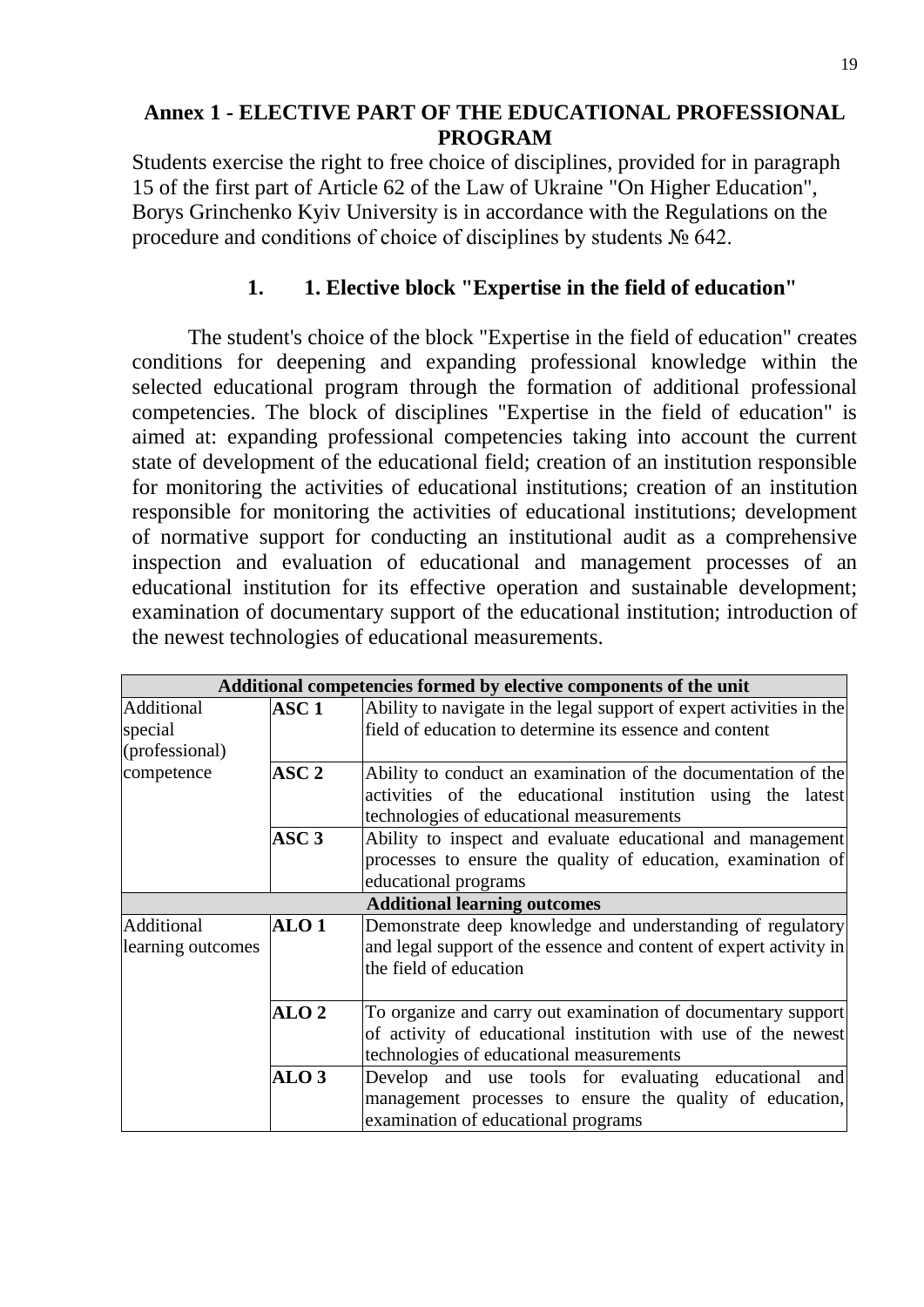| Correspondence matrix<br>of program competencies<br>to elective components of block 1 |                     |                       |          |                                    |                                | Correspondence of learning outcomes to<br>the relevant elective components of block 1 |                                                                     | Support matrix         |            |                   |                                   |
|---------------------------------------------------------------------------------------|---------------------|-----------------------|----------|------------------------------------|--------------------------------|---------------------------------------------------------------------------------------|---------------------------------------------------------------------|------------------------|------------|-------------------|-----------------------------------|
|                                                                                       | Ξ<br><b>ВДС.1</b> . | $\mathcal{O}$<br>BДC. | ВДС.1.03 | $\widetilde{q}$<br>B <sub>IC</sub> | $\overline{0}$<br>$_{\rm BIC}$ |                                                                                       | $\overline{\mathrm{o}}$<br>$\mathop{\rm B\mskip-4mu\rm I}\nolimits$ | $\overline{c}$<br>BДC. | 03<br>BДC. | $\tilde{q}$<br>БЦ | $\overline{5}$<br>B <sub>II</sub> |
| ASC <sub>1</sub>                                                                      |                     |                       |          |                                    |                                | ALO <sub>1</sub>                                                                      |                                                                     |                        |            |                   |                                   |
| ASC <sub>2</sub>                                                                      |                     |                       |          |                                    |                                | ALO <sub>2</sub>                                                                      |                                                                     |                        |            |                   |                                   |
| ASC <sub>3</sub>                                                                      |                     |                       |          |                                    |                                | ALO 3                                                                                 |                                                                     |                        |            |                   |                                   |

## **2. Elective block "Management of innovative development of educational institutions"**

The student's choice of the block "Management of innovative development of educational institutions" creates conditions for deepening and expanding professional knowledge within the selected educational program through the formation of additional professional competencies. The block of disciplines "Management of innovative development of an educational institution" is aimed at: expansion of professional competencies taking into account the current state of development of the educational sector, focused on the humanitarian and innovative approach, ensuring competitiveness in Europe and the world; updating the legal framework for innovative activities of educational institutions as a basis for intellectual development of citizens; formation of values and necessary conditions for successful self-realization of competencies; introduction of technologies of innovative development, international experience in quality management of education and creation of a universal educational environment.

|                | Additional competencies formed by the elective components of block 2 |                                                                                                                                      |  |  |  |  |  |  |  |  |  |  |
|----------------|----------------------------------------------------------------------|--------------------------------------------------------------------------------------------------------------------------------------|--|--|--|--|--|--|--|--|--|--|
| Additional     | ASC <sub>1</sub>                                                     | Ability to implement educational and management processes to                                                                         |  |  |  |  |  |  |  |  |  |  |
| special        |                                                                      | ensure the quality of education in educational institutions using                                                                    |  |  |  |  |  |  |  |  |  |  |
| (professional) |                                                                      | technologies of innovative development and electronic document                                                                       |  |  |  |  |  |  |  |  |  |  |
| competence     |                                                                      | management.                                                                                                                          |  |  |  |  |  |  |  |  |  |  |
|                | $\bf{ASC}\ 2$                                                        | Ability to analyze the international experience of management of<br>educational institutions, current trends in the formation of the |  |  |  |  |  |  |  |  |  |  |
|                |                                                                      | content of Ukrainian school education and the creation of a                                                                          |  |  |  |  |  |  |  |  |  |  |
|                |                                                                      | universal educational environment based on a competency-based<br>approach.                                                           |  |  |  |  |  |  |  |  |  |  |
|                | ASC <sub>3</sub>                                                     | Ability to self-management for the successful self-realization of                                                                    |  |  |  |  |  |  |  |  |  |  |
|                |                                                                      | the individual, the formation of its competencies                                                                                    |  |  |  |  |  |  |  |  |  |  |
|                |                                                                      | <b>Additional learning outcomes</b>                                                                                                  |  |  |  |  |  |  |  |  |  |  |
| Additional     | ALO <sub>1</sub>                                                     | Understand the essential characteristics of the quality of                                                                           |  |  |  |  |  |  |  |  |  |  |
| learning       |                                                                      | educational and management processes and apply technologies                                                                          |  |  |  |  |  |  |  |  |  |  |
| outcomes       |                                                                      | of innovative development and electronic document management                                                                         |  |  |  |  |  |  |  |  |  |  |